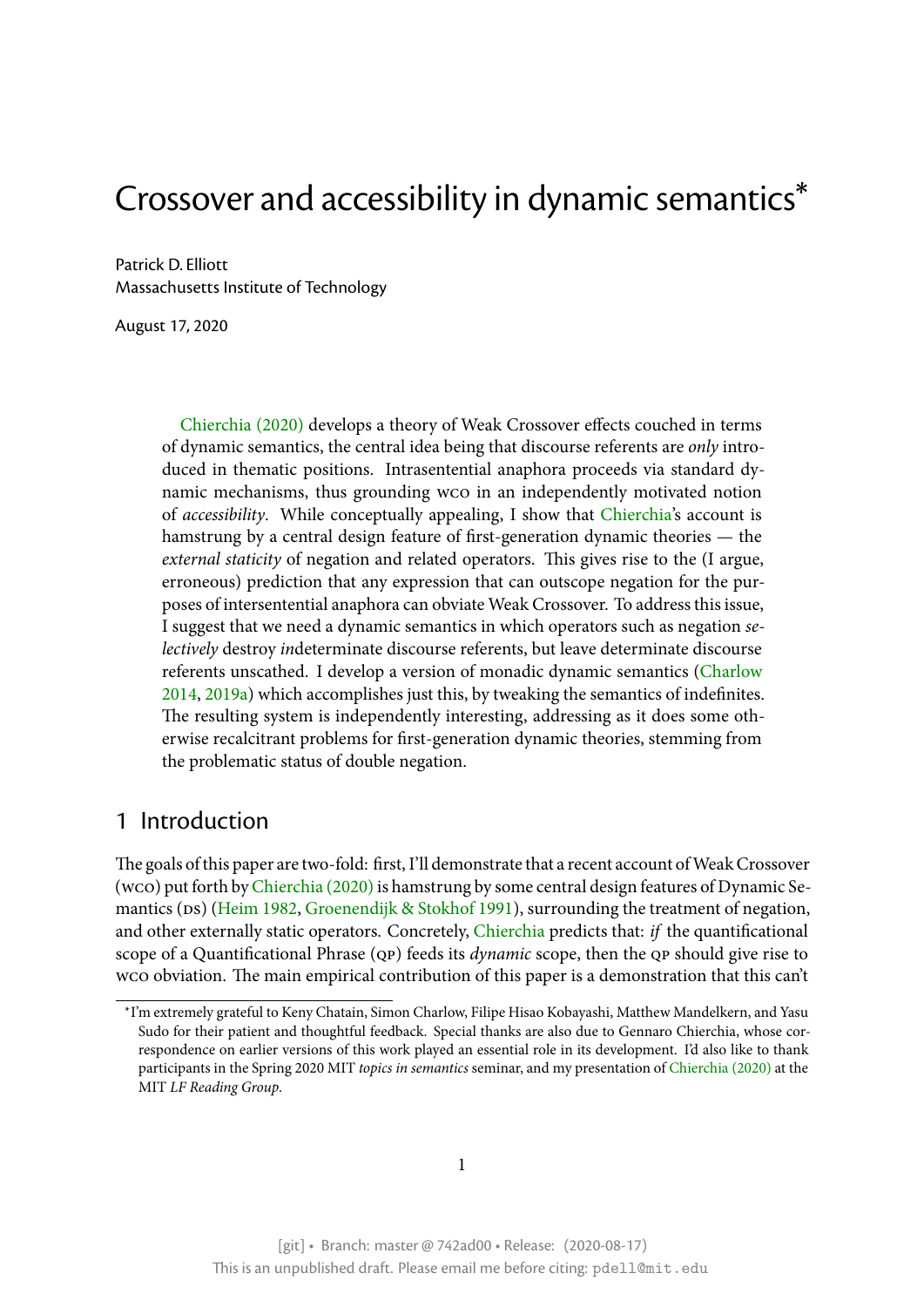be correct: there are many instances in which quantificational scope feeds dynamic scope, but wco is still in effect. I'll take this as an initial motivation for rethinking the underlying dynamic plumbing.

Independently, it's been known for some time (Groenendijk & Stokhof 1991, Krahmer & Muskens 1995, Gotham 2019), that ps's treatment of negation leaves something to be desired. In effect, ps departs *too far* from a classical setting, invalidating Double Negation Elimination (DNE). This property of ps will be shown to have problem[atic consequences in a numbe](#page-28-4)r [of domains,](#page-28-5) [such as Partee](#page-28-5)'s famous *bathroom* sentences. Taking Charlow's (2014, 2019a) monadic Ds as a starting point, [I'll show that it'](#page-28-6)s possible to address these problems while making ds *more* classical. Concretely, I'll argue that, once we have a dynamic system in which we keep track of both verifying *and* falsifying assignments, we can simply ado[pt a classi](#page-28-2)ca[l sem](#page-28-1)[antics f](#page-28-2)or negation while maintaining all of the typical advantages of DS. All we need to do is tweak the semantics of indefinites, by *collapsing* any outputted falsifying assignments into a single assignment.

The resulting semantics will be shown to have some very useful properties. One consequence will be that negation and related operators are only *selectively* externally static — indeterminate Discourse Referents (DRS), such as those introduced by indefinites, are rendered inaccessible, but determinate DRS, such as those introduced by definites, are left unscathed. I'll show that this fixes the problem originally identified for Chierchia's account of wco.

More generally, the resulting semantics will validate DNE. As we'll see, this will help us account for some of some recalcitrant problems of first-generation dynamic theories involving accessibility, double negation, and disjunctio[n. A concep](#page-28-0)tually appealing aspect of this proposal is that it rids ps of a stipulation regarding the semantics of negation, while achieving superior empirical coverage.

# 2 The dynamics of crossover

<span id="page-1-0"></span>wco (Postal 1971, and subsequent work) has long been a thorn in the side of theories of the syntax-semantics interface, demonstrating poorly understood restrictions on the interaction between scope and binding. An instantiation of the wco paradigm is given in (1). In order to under[stand the pro](#page-28-7)blem, consider that any theory of scope needs to explain why QPS interpreted in places other than where they're pronounced, in order to account for, e.g., inverse scope readings. A popular approach to this question in the generative literature is Quanti[fier](#page-1-0) Raising (qr) (May 1977). If such an operation is independently necessary, then why can't scoping the qp feed binding in  $(1b)$ ?<sup>1</sup>

- [\(1\) a.](#page-28-8) Every boy<sup>1</sup> loves his<sub>1</sub> mother.
	- b. \* <mark>[His](#page-1-0)<sub>1</sub> [m](#page-1-1)other loves <mark>every boy<sup>1</sup></mark>.</mark>

<span id="page-1-1"></span><sup>&</sup>lt;sup>1</sup>Of course, there are also many other approaches to scope-taking which *don't* involve movement, such as continuation semantics (Barker 2002, Barker & Shan  $2014$ ) — the reasoning outlined here applies equally to such theories.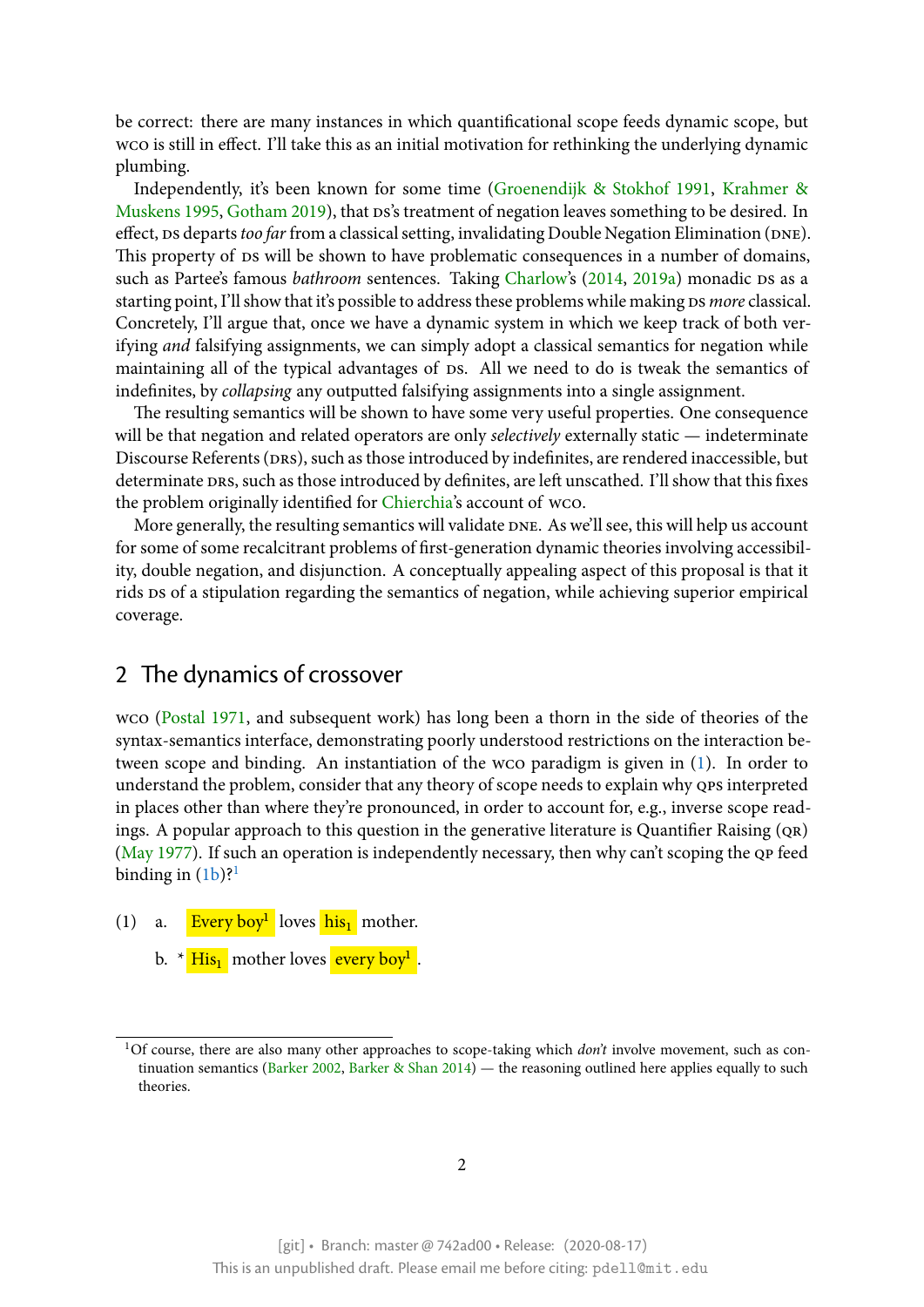It's tempting to conclude that scope simply can't feed binding, but the empirical landscape is more nuanced that this, as has long been recognized (see, e.g., Ruys 2000). For example, QPS can bind out subjects (2a), and into right-adjoined VP modified (2b).

- (2) a. **Every boy<sup>1</sup>**'s mother loves him<sub>1</sub>.
	- b. Mattie p[ette](#page-1-0)d <mark>every kitten $^1$ </mark> against <mark>it<sub>1</sub></mark> 's will.

Chierchia's account side-steps this issue by adopting an account on which anaphora proceeds from left-to-right, and potentially to non-c-commanding positions — Dynamic Semantics ( $\alpha$ s). The central move is to claim that the binder is always the *thematic* position of the qp, but, by dint of [how anap](#page-28-0)hora is licensed in ds, the thematic position of the binder must be to the left of the pronoun.

In order to understand how Chierchia's theory works in detail, and ultimately in order to understand its pitfalls, it will be useful to first go through some basic design features of Ds.

2.1 Dynamic semantics: th[e basics](#page-28-0)

Ds (Heim 1982, Groenendijk & Stokhof 1991, a.o.) purports to account for linear asymmetries in the domain of anaphora, as exemplified by the following contrast.<sup>2</sup>

- <span id="page-2-0"></span>(3) a. <mark>[A wo](#page-28-3)man<sup>1</sup></mark> [walked in.](#page-28-4) <mark>She<sub>1</sub></mark> sat down.
	- b.  $\star$  <mark>She<sub>1</sub></mark> sat down. <mark>A woman<sup>1</sup></mark> walked in.

Assuming that the indefinite takes scope within its containing sentence, first-generation dynamic theories account for the contrast in  $(3)$  by building an Input/Output  $(1/\sigma)$  asymmetry into semantic composition. In first generation dynamic theories, such as Groenendijk & Stokhof's Dynamic Predicate Logic (DPL), the asymmetry is precompiled into the entry for the sentential sequencing operator. In order to see how [th](#page-2-0)is works, it will be useful to start laying out some details.<sup>3</sup> In DS, sentences denote *dynamic propositions* — functions fr[om assignments to sets o](#page-28-4)f assignments. We'll abbreviate the type of a dynamic proposition as T (4).

(4) [Dy](#page-2-1)namic propositional type  $(\text{def.})^4$  $T := g \rightarrow \{g\}$ 

Indefinites induce, in the dynamic p[ar](#page-2-2)lance, *random assignment* — that is to say that the sentence takes an input assignment g and outputs a set of modified assignments. This is shown in

<sup>&</sup>lt;sup>2</sup>Throughout this paper, we use superscript indices for the binder, and matching subscript indices for the expression(s) it binds.

<sup>&</sup>lt;sup>3</sup>The presentation here is rather idiosyncratic, but more-or-less equivalent to DPL.

<span id="page-2-2"></span><span id="page-2-1"></span><sup>&</sup>lt;sup>4</sup>We write { $a$  } for the type of a set of values of type  $a$ .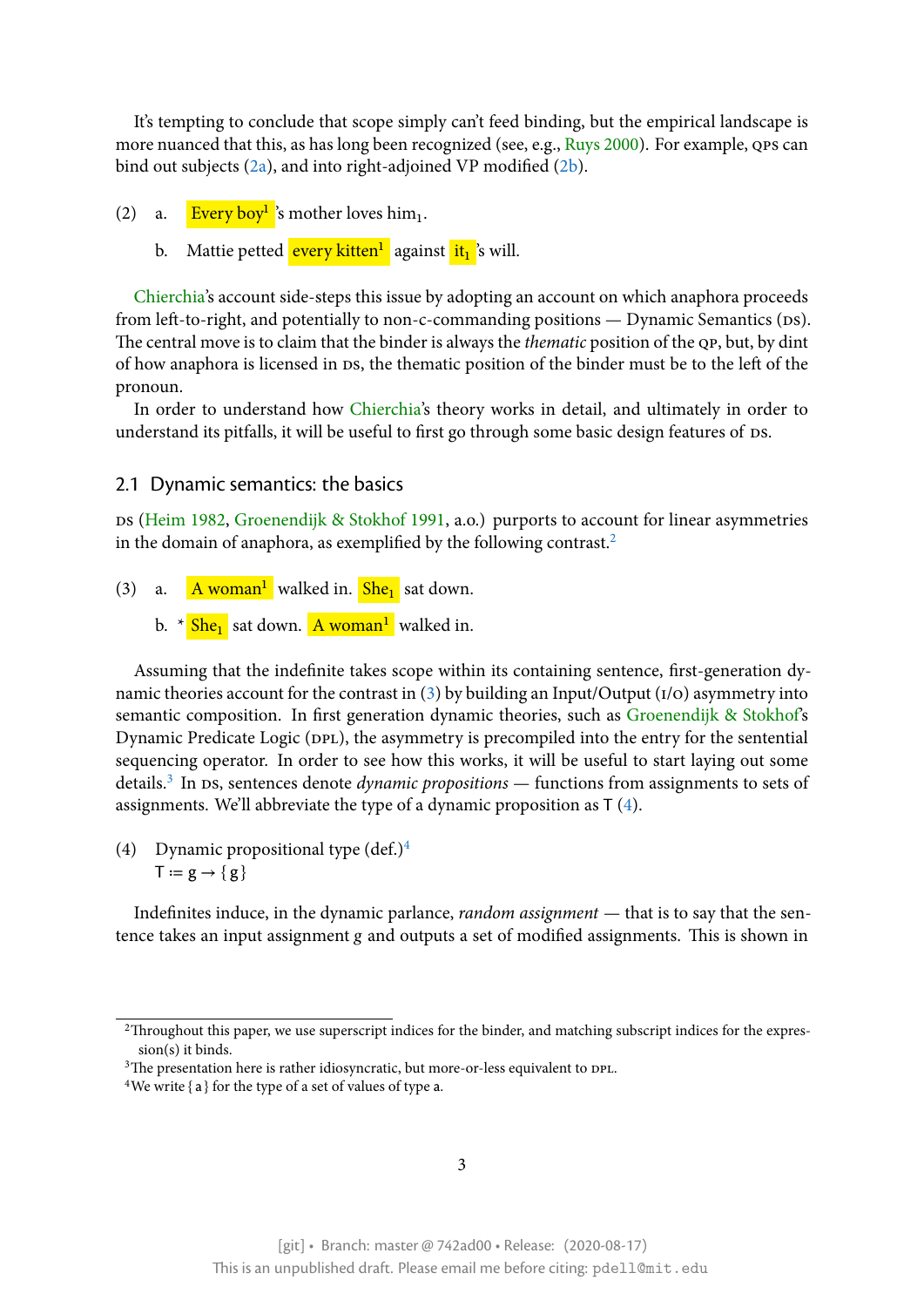$(5).^{5}$ 

 $(5)$  Indefinites in DS  $\Vert$ A woman<sup>1</sup> walked in $\Vert = \lambda g \cdot \{ g^{[1\rightarrow x]} \mid$  woman *x* ∧ walked-in *x* } T

We can illustrate the effect of random assignment by considering the application of (5) to  $g\mathfrak{g}_\infty$ .

(6) Context: *The women are Shirley, Britta, and Annie.*  $[\![\text{a woman}^1 \text{ walked in}]\!]$  $[\![\text{a woman}^1 \text{ walked in}]\!]$  $[\![\text{a woman}^1 \text{ walked in}]\!]$   $g_{\emptyset} = \{ [1 \rightarrow \text{shirley}], [1 \rightarrow \text{britta}], [1 \rightarrow \text{annie}] \}$  { g }

Pronouns, on the other hand, induce a simple form of environment-sensitivity, as shown in (7). The consequences of feeding a sentence with a pronoun (a) an assignment which passes the test, and (b) an assignment which fails the test are shown in the two respective examples in (8).

[\(7](#page-2-0)) Pronouns in DS  $[\text{She}_1 \text{ sat down}] = \lambda g \cdot \left\{$  ${g}$  sat-down  $g_1$ ∅ otherwise T

#### (8) Context: *only Shirley sat down*

- a.  $[\text{She}_1 \text{ sat down}][1 \rightarrow \text{shire}]\ = \{ [1 \rightarrow \text{shire}]\}$  { g }
- b.  $[\text{She}_1 \text{ sat down}][1 \rightarrow \text{anne}] = \varnothing$  { g }

Note that a direct consequence of the definitions given here is that a sentence with a pronoun is never defined for the initial assignment (Heim's 1991 *familiarity* condition). In order for pronouns to co-vary with indefinites in previous sentences, it is standard to define a dynamic sequencing operator (;), which threads dynamic propositions together by feeding the outputs of the first sentence into the second, pointwise, an[d gathe](#page-28-9)r[ing u](#page-28-9)p the results.

(9) Dynamic sequencing (def.)  
\n
$$
p
$$
;  $q := \lambda g$ .  $\bigcup_{g' \in p g} \{g'' \mid g'' \in q g'\}$   $\qquad \qquad ; \ I \to \top \to \top$ 

It follows from the definition of dynamic sequencing that the input of the second sentence can be sensitive to the output of the first, but not vice versa. We can see how this works by sketching the result of interpreting (3a) via dynamic sequencing, and applying the result to the initial assignment.

<sup>5</sup>Technically speaking, we'll assume that assignments are *partial* — that is to say, given a stock of variables ℕ, an assignment is a function whose domain [is a](#page-2-0) subset of ℕ, and who codomain is the set of individuals. This means that a given assignment  $g$  may be *un*defined for a variable  $n$ .

We write  $g^{[n\to x]}$  is the assignment that is just like g, other than mapping  $n$  to  $g$  — we assume that it is defined iff  $g_n$  is *undefined* (Heim's 1991 *novelty condition*).

<span id="page-3-0"></span><sup>&</sup>lt;sup>6</sup>In order to understand the contribution of a dynamic proposition, it can be useful to apply it to the unique initial assignment  $g_{\varnothing}$ , whose domain is the empty set. The initial assignment represents an idealized state in which no DRS have been introduced.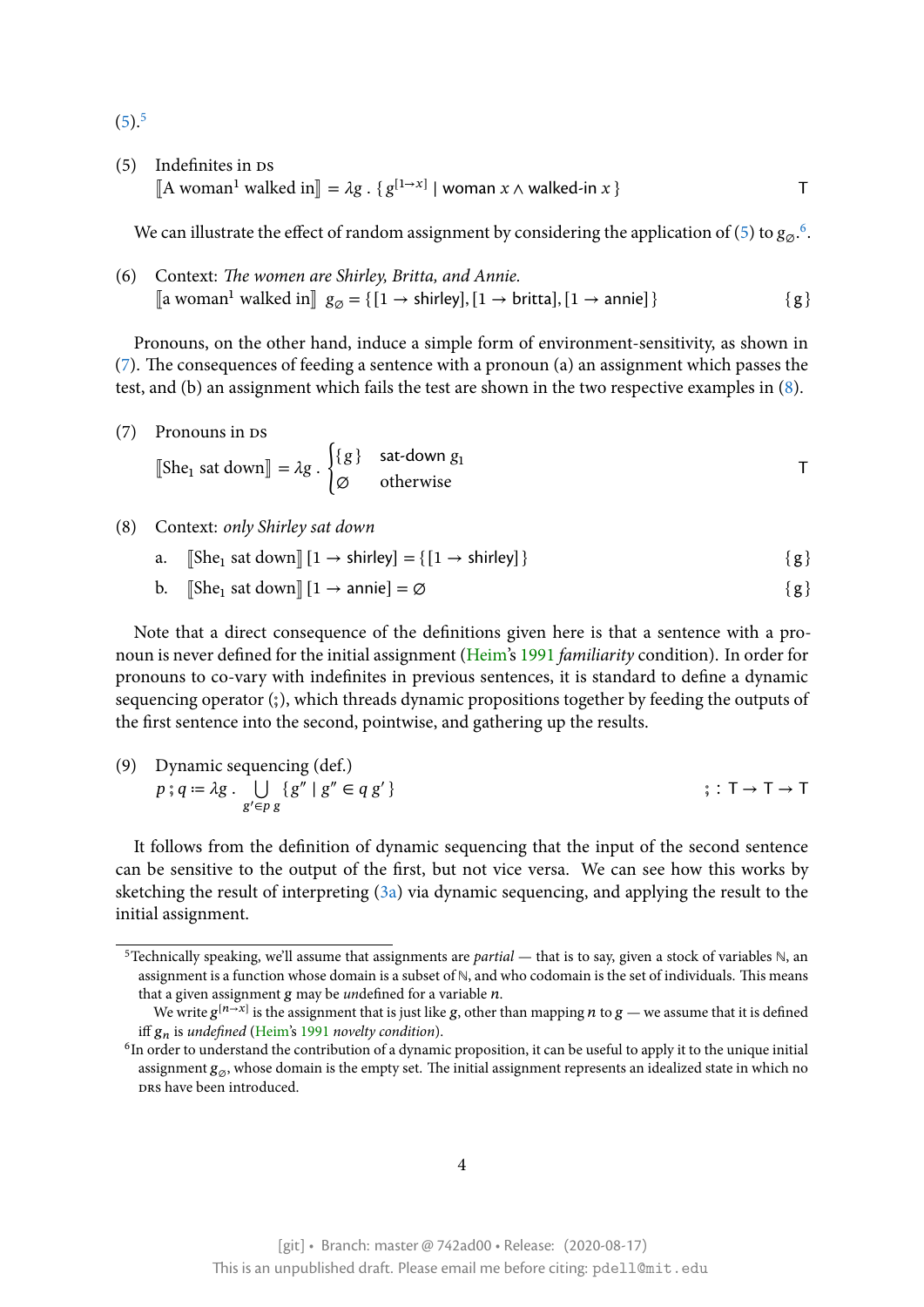(10) Context: *Three women walked in and sat down: Shirley, Britta and Annie*  $\llbracket$ (3a) $\rrbracket$  = ( $\llbracket$ A woman<sup>1</sup> walked in $\rrbracket$  ;  $\llbracket$ she<sub>1</sub> sat down $\rrbracket$ )  $g_{\emptyset}$ 

 $=$   $\bigcup$  $g'$ ∈[[a woman $^1$  walked in]]  $g_{\varnothing}$  $[\![\text{she}_1 \text{ sat down}]\!]$  g'  $=$  [she<sub>1</sub> sat down]  $[1 \rightarrow \text{shirley}]$ ∪ [she<sub>1</sub> sat down]  $[1 \rightarrow \text{britta}]$ ∪ [she<sub>1</sub> sat down]  $[1 \rightarrow \text{annie}]$  $= \{ [1 \rightarrow shrink], [1 \rightarrow birth], [1 \rightarrow annie] \}$ 

In the dynamic parlance we say that, by dint of how dynamic sequencing is defined, in a sentence of the form  $p$ ;  $q$ ,  $p$  is *accessible* to  $q$ , but not vice-versa. Chierchia (2020) accounts for wco by generalizing this notion of accessibility to sentence-internal positions. Another variant of the wco paradigm given below. The generalization, at first blush, is that a pronoun may only be bound by an expression  $X$ , if the thematic position of  $X$  is to [the left of the pro](#page-28-0)noun.

(11) a. Which girl<sup>1</sup> \_\_ loves her<sub>1</sub> father?

b. \*<mark> Which girl<sup>1</sup> does <mark>her<sub>1</sub></mark> father love \_\_?</mark>

Chierchia's account of wco is founded on the assumption that semantic composition is dynamic *all the way down*, and therefore exhibits left-to-right asymmetries sentence internally. Concretely, in Chierchia's system, *theme* positions will be accessible to *agent* positions, but not vi[ce versa. W](#page-28-0)here Chierchia departs significantly from DS is in the conjecture that DRS may be introduced *only* at thematic positions; really, what is doing the binding in (11) is the trace position, and coupled w[ith a sente](#page-28-0)nce-internal notion of accessibility, wco follows straightforwardly.

In ds, there ar[e certain](#page-28-0) *externally static* expressions, such as negation, which are known to induce inaccessibility. As we'll see, Chierchia's account will face a major [ob](#page-2-0)stacle once we examine in detail how such expressions interact with the basic theory of crossover described above. Before laying out the issue, we'll first turn to a consideration of Chierchia's system in more detail.

#### 2.2 Chierchia's dynamic event [semantic](#page-28-0)s

<span id="page-4-0"></span>Chierchia assumes a version of ps roughly equivalent to the [one outlin](#page-28-0)ed in the previous section. In order to get the notion of accessibility to do some work in the sentence-internal domain, Chierchia adopts a view of semantic composition that is fundamentally *conjunctive* — *neo-[Davidsoni](#page-28-0)an event semantics* (Castañeda 1967). According to neo-Davidsonian event semantics, verbs uniformly denote (monadic) predicates of events, participants are related to events via *the* $matic \, functions, ^7$  $matic \, functions, ^7$  $matic \, functions, ^7$  and sentences are existential statements about events. This is illustrated for an non-argument-taking predic[ate in \(12a\) and a](#page-28-10) predicate with more complex argument structure in (12b).

<sup>7</sup>The literature sometimes diverges as to [whet](#page-4-0)her thematic roles are modelled as relations or functions. This dis[tincti](#page-4-0)on will be immaterial for our purposes.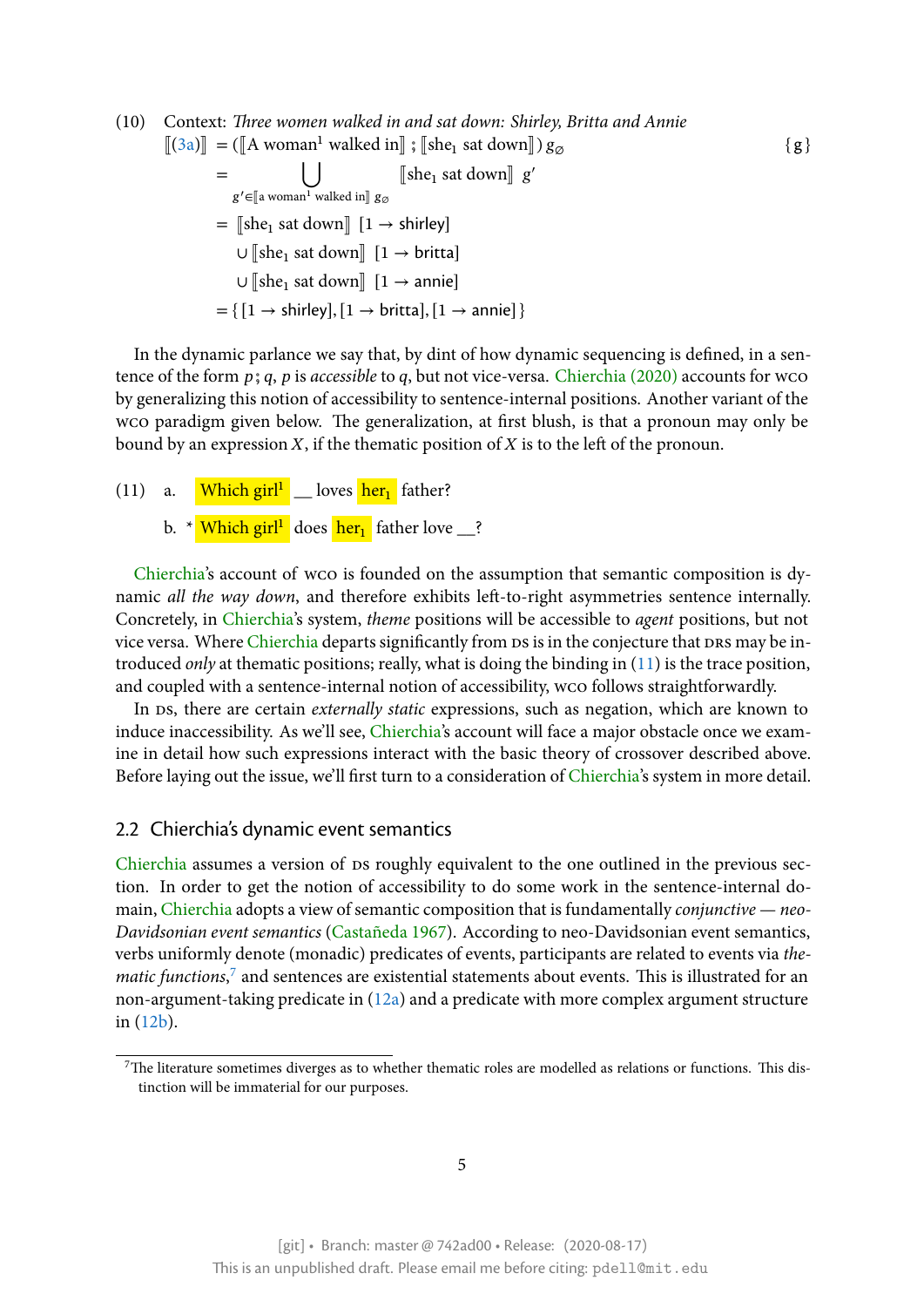(12) a.  $\left[\text{it rained}\right] = \exists e \left[\text{rain } e\right]$ 

b.  $\left[\text{Shiftey gave Jeff the book}\right] = \exists e$  $\mathsf I$  $\mathsf I$  $\mathsf I$ ⎣ agent  $e =$  shirley  $\wedge$  theme  $e =$  the-book  $∧$  goal  $e =$  jeff  $\overline{\phantom{a}}$  $\overline{\phantom{a}}$ ⎥ ⎦

Following Chierchia, we can translate this basic setup into a dynamic setting fairly straightforwardly. In order to do so, we'll first define a helper function *dynamic lift* which shifts a truth value into the corresponding dynamic *test*. 8

(13) Dynamic lift (def.)  
\n
$$
t^{\uparrow} := \lambda g \cdot \begin{cases} \{g\} & t \\ \varnothing & \text{otherwise} \end{cases}
$$
  $\uparrow : t \to T$ 

With dynamic lift in hand, predicates of events can be shifted into functions from individuals to dynamic sentential meanings using the following recipe:<sup>9</sup>

(16) Dynamically lifting a verbal predicate  
\n
$$
[\text{rain}]^{\uparrow} := \lambda e \cdot ([\text{rain}] \ e)^{\uparrow}
$$
\n
$$
= \lambda eg \cdot \begin{cases} \{g\} & \text{rain } e \\ \emptyset & \text{otherwise} \end{cases} \qquad \qquad \mathsf{v} \to \mathsf{T}
$$

In a static setting, thematic functions take individuals and return event predicates. These can be lifted into the current setting using an analogous recipe: $10$ 

Since  $R_v$  is a functor, we can define a structure-preserving operation that maps a function into the functorial structure introduced by  $R_v$ .

(15) map 
$$
f = \lambda me \cdot f(me)
$$

map :  $(a \rightarrow b) \rightarrow (v \rightarrow a) \rightarrow (v \rightarrow b)$ 

Our recipe for converting a verbal predicate into a dynamic verbal predicate, simply involves mapping dynamic lift into the verbal predicate.

<sup>10</sup>Similarly, this recipe takes advantage of the fact that in addition to  $((\rightarrow) v)$ ,  $((\rightarrow) e)$  is also a functor. A reconstruction of the details is left to the reader.

<sup>&</sup>lt;sup>8</sup>A test is a dynamic proposition that, given as input assignment g, either returns {  $g$  } or  $\emptyset$ .

N.b. that our decomposition differs somewhat from the exact presentation in Chierchia (2020), but the results are equivalent.

<sup>&</sup>lt;sup>9</sup>This recipe takes advantage of the fact that  $((\to) v)$  is a *functor* in category theoretic terms, which we can characterize via the following type constructor:

 $(14)$  Reader<sub>v</sub> (def.)  $R_v$  a =  $v \rightarrow a$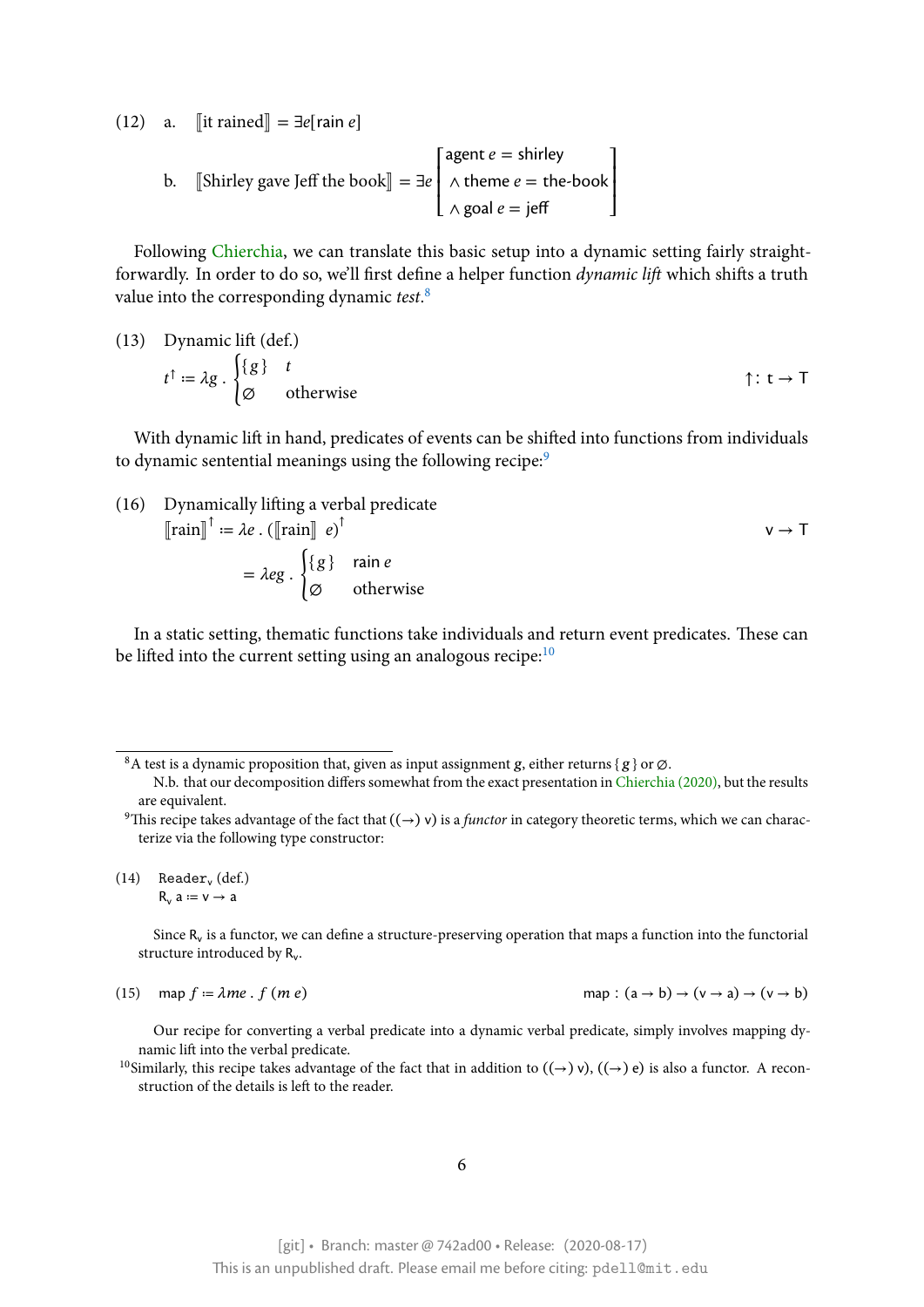(17) Dynamically lifting a thematic function  $\mathsf{agent}^\uparrow \coloneqq \lambda x e$  .  $(\mathsf{agent} \ \mathsf{x} \ \mathsf{e})^\uparrow$ 

$$
= \lambda gxe \cdot \begin{cases} \{g\} & \text{agent } e = x \\ \varnothing & \text{otherwise} \end{cases}
$$

We also need a composition rule for gluing together dynamic event predicates — *dynamic predicate modification*. This is simply an instantiation of dynamic sequencing, generalized in an analogous way to Partee & Rooth's (1983) generalized conjunction.

(18) Predicate modification in dynamic event semantics (def.)  $f$ ;  $g = \lambda e$ .  $f$   $e$ ;  $g$   $e$   $\qquad \qquad (v \to T) \to (v \to T) \to v \to T$ 

Finally, we need a way of closing off the event variable, in order to get back a sentential meaning. In event semantics, this is typically done via an operation of existential closure. A dynamic version of this operation is defined below.

(19) Existential closure in dynamic event semantics  $\varepsilon$   $m \coloneqq \lambda g$  .  $\bigcup$  $e∈D_v$  $\varepsilon$  :  $(v \rightarrow T) \rightarrow T$ 

Before we discuss expressions with dynamic import — indefinites, pronouns, etc. — let's first consider an example derivation, to illustrate how semantic composition proceeds in Chierchia's dynamic event semantics. The verbal predicate is lifted into a *dynamic* predicate, and similarly, lifted thematic functions applied to their arguments return dynamic predicates. The verb and its arguments thus compose via dynamic predicate modification, and the resulting dyn[amic pred](#page-28-0)icate is existentially closed, returning a dynamic proposition. Since no drs are introduced here, the result is a test.

Figure (1): "Shirley hugged Jeff"

<span id="page-6-0"></span>

7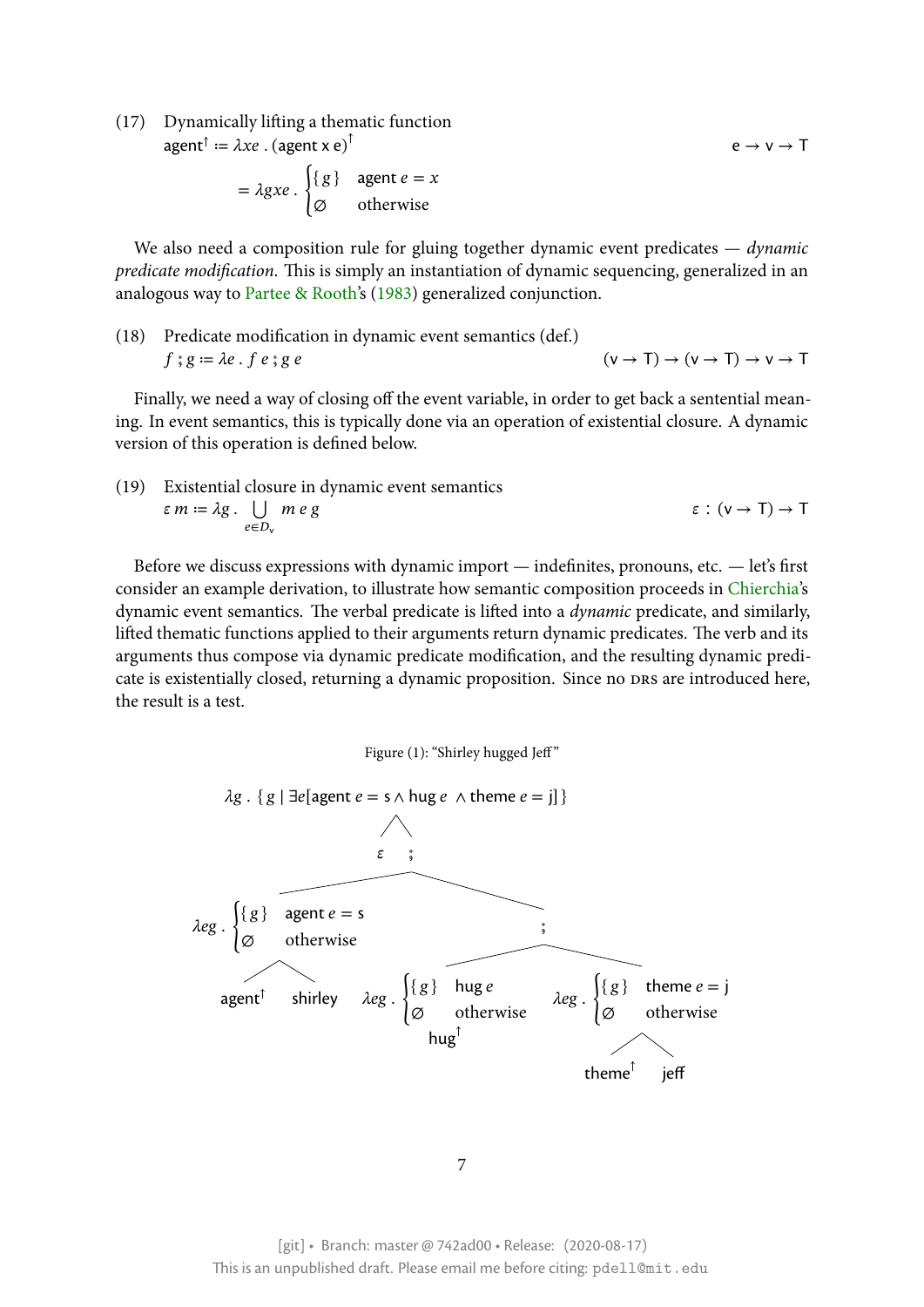We've shown how Chierchia systematically lifts neo-Davidsonian event semantics into a dynamic setting. It should already be reasonably clear that, given how the system is set up, accessibility relations between thematic positions automatically fall out which mirror their linear order, i.e., the agent phrase [is accessib](#page-28-0)le to the phrase, but not vice versa. In order to illustrate the account of wco it will only be necessary to discuss the semantics of indefinites and pronouns. Departing slightly from Chierchia here, are defined such that they may compose directly with thematic functions.

(20) 
$$
\text{pron}_n := \lambda r \cdot \lambda e \cdot \lambda g \cdot r g_n e g
$$
  $(e \to v \to T) \to v \to T$ 

Indefinites on the other hand denote functions from dynamic predicates to dynamic propositions. One important thing to note here is that they are *not* attributed any inherent anaphoric potential. By dint of its type, $11$  it is clear that the indefinite is a scope-taker; they may not compose with thematic functions *in-situ*, but rather must be scoped out.

(21) [some boy] := 
$$
\lambda kg \cdot \bigcup_{\text{boy } x} k \times g
$$
 (e  $\rightarrow$  T)  $\rightarrow$  T

So just how do DRS get introduced on this set-up, if not by indefinites? The most substantial contribution of Chierchia's paper is the Dynamic Predication Principle (DPP). A direct consequence of the DPP is that only verbs, and (more relevantly for our purposes) thematic functions may introduce  $DRS$ <sup>12</sup>

(22) The Dyn[amic Predi](#page-28-0)cation Principle (DPP) DRS can only [b](#page-7-1)e introduced by predicates. (Chierchia 2020: p. 32)

This is cashed out in the formal system via a superscript operator that applies to a thematic function, introducing a *determinate* DR relative to its individual argument. Note that it's easy to define a version of the superscript operator that may apply to an individ[ual or a quantifie](#page-28-0)r, and therefore it's a crucial claim of the theory that such operators don't exist.

 $(23)$  DR introduction (def.)  $r^n := \lambda xeg \cdot r \times e \cdot g^{[n \to x]}$  $(e \rightarrow v \rightarrow T) \rightarrow e \rightarrow v \rightarrow T$ 

Some terminological clarification will be useful at this point: we say that a dynamic proposition *introduces a DR n* if it is undefined for any input defined at *n*, and its outputs are defined

<sup>&</sup>lt;sup>11</sup>Any expression of type  $(a \rightarrow b) \rightarrow b$  may take scope at a type b node, leaving behind a trace of type a.

 $12$ In order to account for, e.g., interactions A-movement and wco, the generalization in (22) ultimately must be extended in an apparently *ad-hoc*fashion. Since we're not concerned with A-movement here, the original version of the generalization will be sufficient for our purposes.

<span id="page-7-1"></span><span id="page-7-0"></span>Elliott (in progress) presents an alternative to Chierchia's theory of wco which aims to account for the  $A/A$ ' distinction for the purposes of wco in a more principled fashion — the idea, in brief, is tha[t w](#page-6-0)hereas A'-movement involves *bona fide* scope and phonological displacement, A-movement is cashed out as null operator movement — A-moved expressions are in fact base-generated in their landing sites. Once married with a dynamic account of wco, the distinction between A/A' moveme[nt falls out](#page-28-0) automatically; as an added bonus, *improper movement* becomes unrepresentable.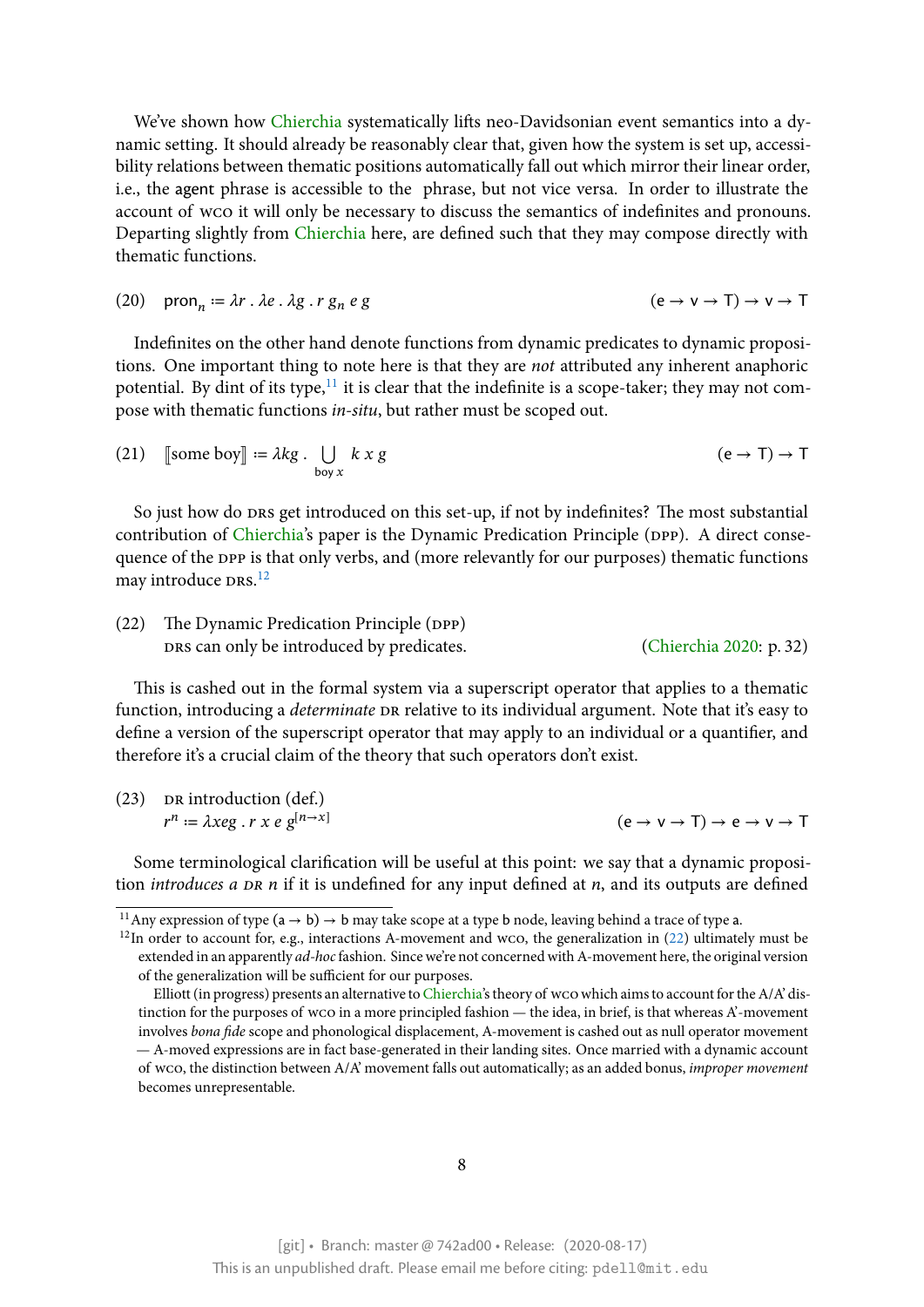at  $n$ . We say that  $n$  is a *determinate* DR if every assignment in the output agrees on  $n$  (assuming they are defined at  $n$ ), and  $n$  is an *indeterminate* DR if the output assignments *disagree* at  $n$  (again, assuming they are defined at  $n$ ). In classical  $DS$ , indefinites introduce indeterminate  $DRs$  by triggering random assignment. In Chierchia's system,  $x^n$  is guaranteed to introduce a determinate DR, since output assignments map  $n$  to the same individual:  $x$ .

We're now in a position to understand Chierchia's theory of wco. Due to the DPP, only thematic positions may introduce DRS — scope never feeds DR-introduction. Anaphora therefore always respects the accessibility hierarchy initially established in the thematic core of the sentence. The classic dynamic entry for an indefin[ite is, in e](#page-28-0)ssence, decomposed into two components — the base position is responsible for introducing the DR, and at the scope site, the indefinite induces non-determinism by feeding in a set of alternatives. A derivation involving successful binding is given in figure  $(2)$ , and a wco derivation is given in figure  $(3)$ . In the latter instance, binding is unsuccessful due to the accessibility relations set up in the thematic core of the sentence, which may not subsequently be disrupted.



![](_page_8_Figure_3.jpeg)

[git] • Branch: master @ 742ad00 • Release: (2020-08-17) This is an unpublished draft. Please email me before citing: pdell@mit.edu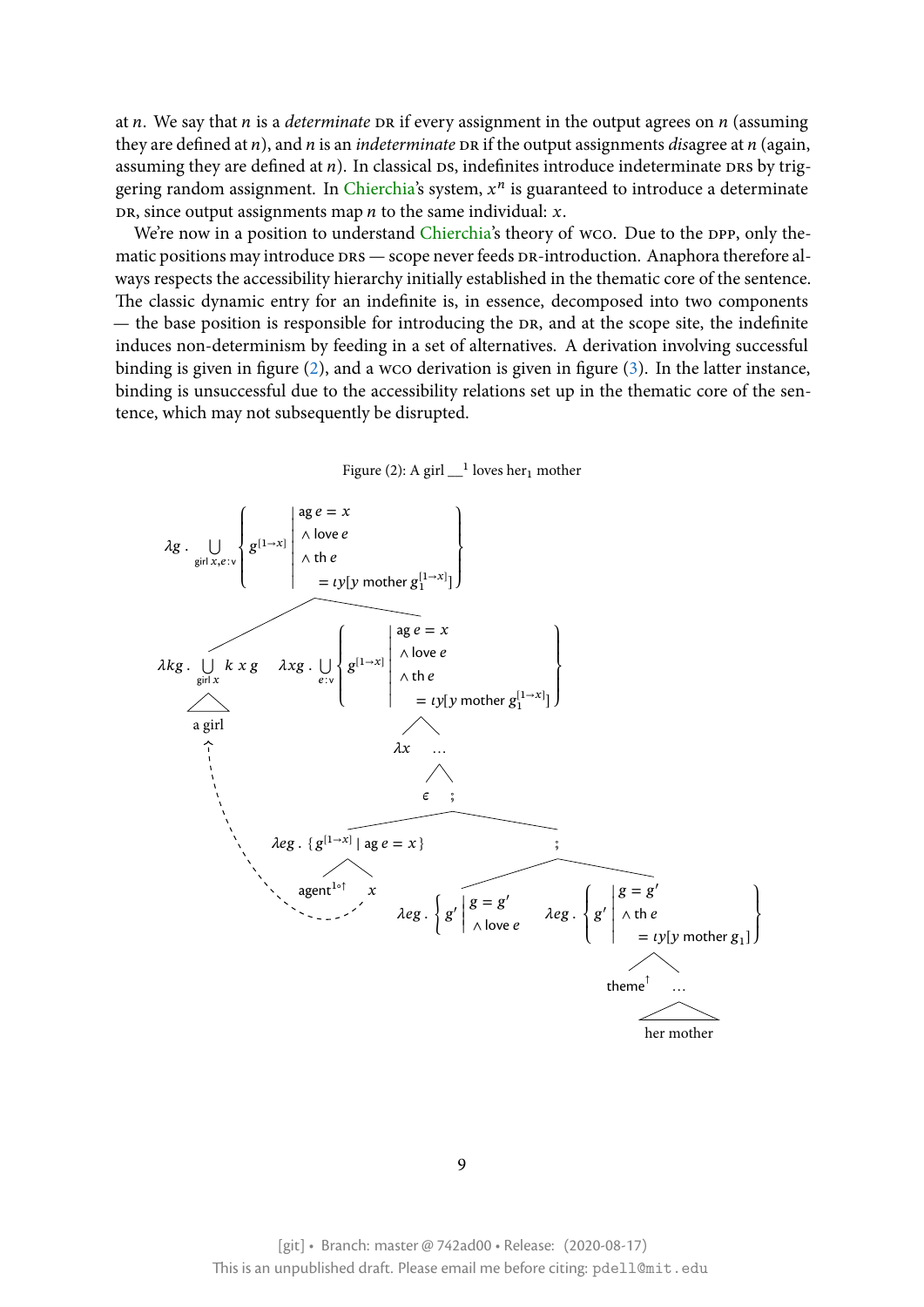![](_page_9_Figure_1.jpeg)

One aspect of Chierchia's account which is crucial, yet somewhat glossed over in the paper, is that, assuming a QR perspective, a QP cannot bind its trace via dynamic mechanisms, as this is incompatible with the DPP. Rather, there must be a syntactically distinct stock of variables responsible for tr[ace-bindin](#page-28-0)g.

Putting this conceptual issue to one side, Chierchia's explanation for wco is rather neat, and arguably worth preserving; taking as it does independently motivated mechanisms for anaphora, and generalizing them to the subsentential domain. As discussed in detail in the paper, this account has the further advantage of straightf[orwardly ac](#page-28-0)counting for binding into adjuncts, without recourse to shell-like descending structures.

#### 10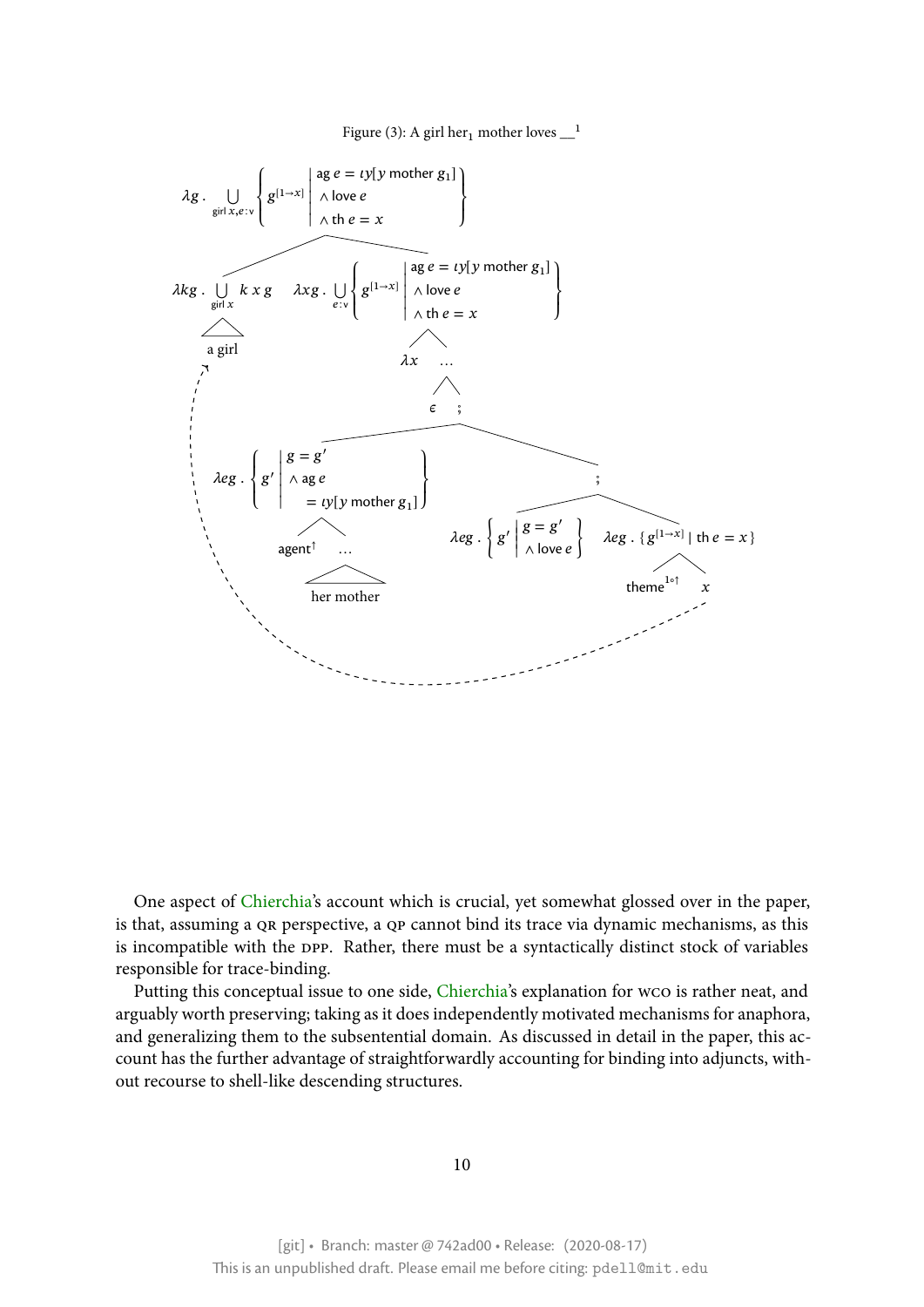As discussed by Chierchia this follows straightforwardly from the system as laid out here, on the assumption that the adjunct is a right-adjoined dynamic event predic[ate. Since comp](#page-28-0)osition proceeds via discourse sequencing, it follows that the *theme* is accessible to adjunct for the purposes of anaphora.

In the next secti[on, we'll in](#page-28-0)troduce the central problem, as we see it, for Chierchia's theory of wco, which arises by dint of how negation functions in DS.

## 3 An accessibility issue

<span id="page-10-0"></span>The problem for Chierchia's account is a simple one — it can be observed that certain operators, such as negation, render their arguments inaccessible for the purposes of anaphora. This is illustrated in  $(25)$  — we use a Negative Polarity Item (NPI) to ensure that the expression takes scope below negation.

(25) \*It's [no](#page-10-0)t true that any man<sup>1</sup> walked in . He<sub>1</sub> sat down.  $\rightarrow$   $\rightarrow$   $\rightarrow$   $\rightarrow$   $\rightarrow$   $\rightarrow$ 

If an indefinite takes scope *above* negation, however, anaphora is possible, even if its surface position is below negation. This is illustrated in (26) — in fact, anaphora *disambiguates* in favor of the wide scope reading. This would seem to suggest that the indefinite may introduce a DR at its scope site, rather than at its thematic position, in conflict with the DPP.

(26) It's not true that  $\frac{a \text{ man}^1}{a \text{ man}^1}$  walked in.  $\frac{He_1}{a \text{ sum}^1}$  [sat](#page-10-0) down.

This however subverts Chierchia's explanation for wco — there are two possible responses, if the indefinite is permitted to introduce a DR at its scope site, then we correctly account for the interaction with negation, but predict that such expressions should always obviate wco. Chierchia suggests something alon[g these line](#page-28-0)s for specific indefinites, but we'll argue that it can't be correct in the general case. Alternatively, one could maintain the DPP, in which case the interaction with negation remains puzzling. We'll ultimately argue that a version of Chierchia [account of](#page-28-0) wco can be salvaged, but this requires us to rethink the basic dynamic foundations upon which the system is built.

In order to understand exactly why this issue arises, we'll consider the st[atus of neg](#page-28-0)ation in DS in somewhat more detail.

#### 3.1 Negation as a destructive operation

<span id="page-10-1"></span>In order to account for the paradigm in  $(25)$  and  $(26)$ , the standard move in Ds is to adopt an *externally static* entry for negation — i.e., to define negation in such a way that it is guaranteed to

11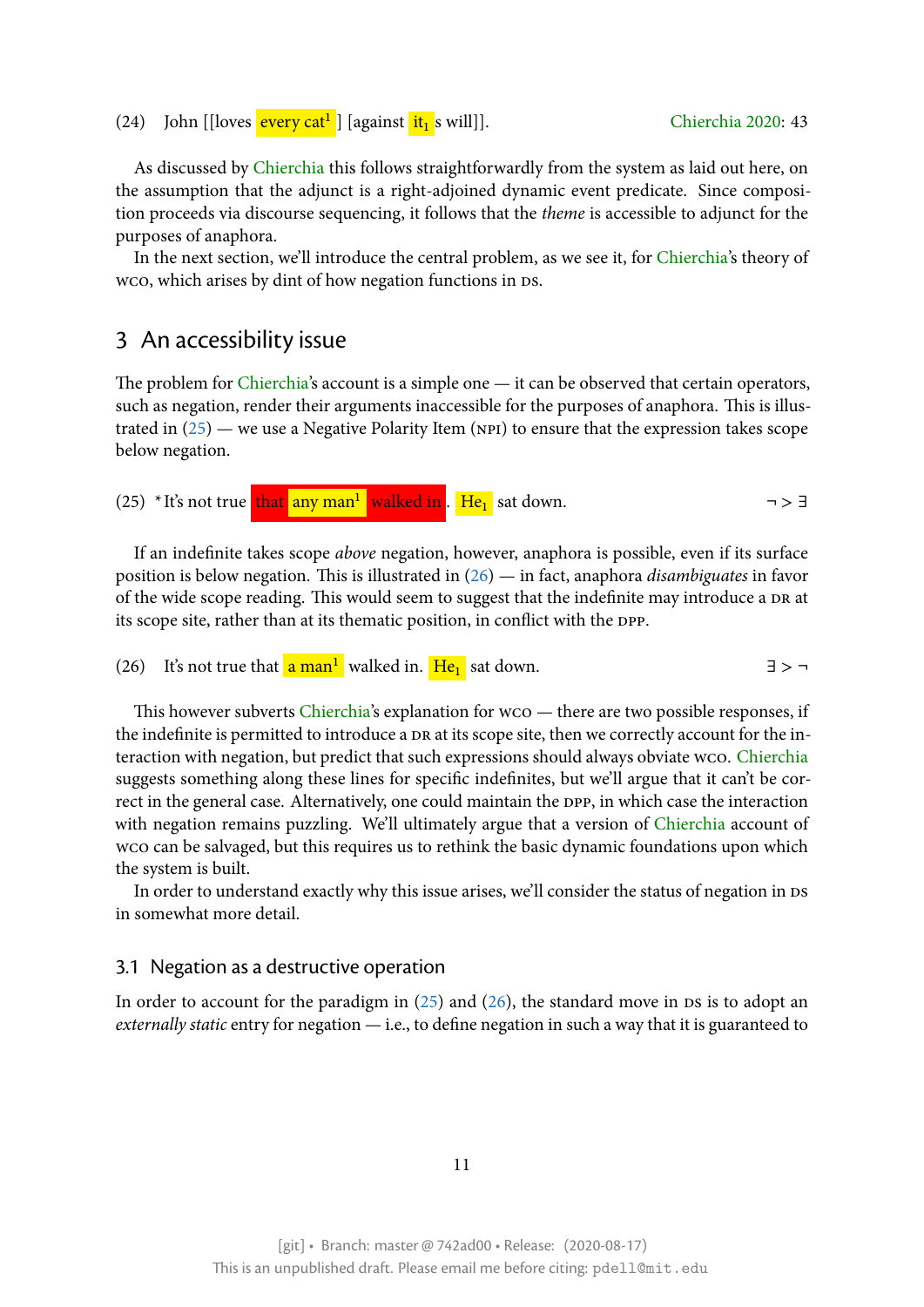return a test.<sup>13</sup> The definition in (53) accomplishes this. Even if a DR is introduced in m, not m can only ever return {  $g$  } or  $\varnothing$ , for a given input g.

(27) Exter[na](#page-11-0)lly static negation([def](#page-15-0).)

$$
\text{not } m := \lambda g \cdot \begin{cases} \{g\} & m g = \emptyset \\ \emptyset & \text{otherwise} \end{cases} \tag{7} \rightarrow T
$$

If we consider the Logical Form  $(LF)$  for a sentence involving an indefinite taking wide quantificational scope over negation, as in  $(28)$ , we can see exactly how the problem will arise — the thematic function is responsible for introducing the DR, and since the thematic function is within the scope of negation, it in effect doesn't matter where the indefinite takes scope with respect to negation  $-$  the DR is always going to [get w](#page-10-1)iped out.

(28) Some man  $\lambda x$  [not [ $x^1$  walked in]] [some man]  $(\lambda x g \cdot \{ g' \mid g' = g \wedge \{ g^{[1 \to x]} \mid \text{walked-in } x \} = \emptyset \})$ 

Since negation is fundamentally a *destructive* operation in DS, we can't tweak the entry for the indefinite in order to "resurrect" the DR introduced by the thematic function. The only option is to assume that indefinites can introduce DRS at their scope sites. We can modify the denotation of an indefinite as follows in order to cash this out (this is simply the standard semantics for indefinites in first-generation dynamic theories such as DPL):

(29) [some man<sup>1</sup>] := 
$$
\lambda k g \cdot \bigcup_{\text{man } x} k x g^{[1 \to x]}
$$
 (e \to T) \to T

Naturally, this gives rise to the prediction that, if an indefinite can outscope negation, it obviates wco. This prediction has some initial plausibility since, as pointed out by Chierchia (2020: 49), specific indefinites, which generally take wide scope over negation, seem to ameliorate wco, as illustrated by the examples below (judgments due to Chierchia 2020):

### (30) <mark>His<sub>1</sub></mark> father hates <mark>{ a boy<sup>1</sup> I know | a friend<sup>1</sup> of mine | a certain boy<sup>1</sup> }</del></mark>

This response will however not work in the general c[ase. Much like in](#page-28-0)definites, *wh-expressions* are externally dynamic, as illustrated by the sentence in (31):

(31) I know  $\left[\frac{\text{which boy}^1}{\text{Mary invited to the party and why }he_1}\right]$  was invited.

Furthermore, scoping a *wh*-expression over negation f[eed](#page-10-1)s anaphora, as illustrated by example (32). In order to account for this example, we'd need to pursue the same strategy as for indefinites, and allow *wh*-expressions to introduce DRS. It's fairly clear however that this makes extremely bad predictions for wco, essentially predicting that *wh-*expressions should never give rise to wco [effe](#page-10-1)cts.

<span id="page-11-0"></span> $13$ Negation is not the only expression which is taken to be externally static — non-existential quantifiers, also, are typically taken to be externally static. We'll come back to those later.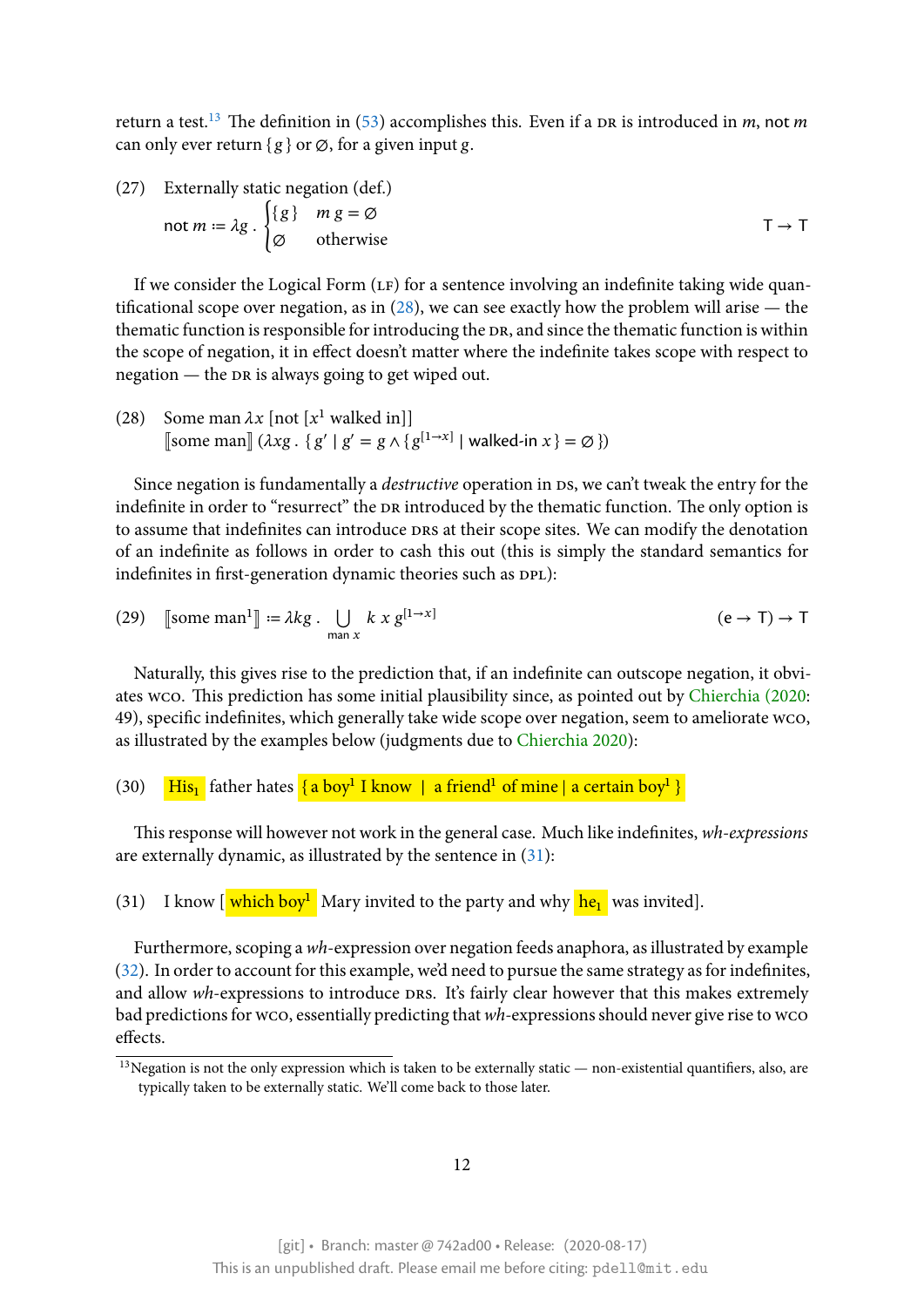#### (32) I know which boy<sup>1</sup> Mary didn't **invite** to the party, and why he<sub>1</sub> was excluded.

The problem here does not exclusively effect the account of wco for expressions such as indefinites and *wh*-expressions. For other scope takers too, just so long as the thematic position is in the scope of negation, any  $prs$  introduced will be rendered inaccessible.<sup>14</sup> We can construct an example in which this predicts the impossibility of a universal binding into an adjunct, just so long as the adjunct takes scope above negation. (33) has a salient reading which can be paraphrased as follows: *Each puppy is such that, after it peed on the carpet, John [dec](#page-12-0)ided not to keep it.*. This involves negation in an embedded clause, with the adverbial attaching high. The universal, in turn, takes scope over both the embedding verb [and](#page-10-1) the adverbial.

(33) John [decided [not <mark>to keep each of these puppies<sup>1</sup>]</mark> [after it<sub>1</sub>] peed on the carpet]]. ∀ > decide > ¬

Surprisingly, Chierchia predicts that anaphora should in fact be impossible here. This is because a DR is introduced in the position corresponding to the *theme* of *keep*, rather than at the scope site of the universal. This DR should be wiped out by embedded negation prior to attachment of the adv[erbial clau](#page-28-0)se.

Note that this problem isn't specific to negation — we can create examples illustrating the same point using other externally static operators, such as (non-indefinite) determiners. Like negation, determiners fail to destroy DRS introduced in a lower thematic position. Rather, the *dynamic* scope of the indefinite is at least as high as its quantificational scope.

![](_page_12_Picture_5.jpeg)

# 4 Rethinking external staticity

In this section, we'll suggest a way to fix these bad predictions while retaining Chierchia's basic account of wco by tweaking the semantics of negation. The idea will be as follows: negation, and similar operators, are externally static with respect to *indeterminate* DRS, but externally dynamic with respect to *determinate* DRS.<sup>15</sup> To illustrate, consider the meaning of the [sentence "A](#page-28-0) girl<sup>1</sup> likes Jeff $^{2n}$  in  $\mathsf{ds},$  where both Determiner Phrases (DPs) introduce DRS (n.b., we're abstracting away from events and other complications here). If there are three girls who like Jeff, namely *Shirley*, *Britta*, and *Annie*, then t[he](#page-12-1) dynamic proposition expressed by the sentence is as follows:

<sup>&</sup>lt;sup>14</sup>Thanks to Filipe Hisao Kobayashi (p.c.) for drawing my attention to examples such as this.

<span id="page-12-1"></span><span id="page-12-0"></span><sup>&</sup>lt;sup>15</sup>This approach was in part inspired by unpublished work on negation in dynamic semantics by Simon Charlow, who kindly shared this work with me. The resulting system however will focus on the semantic contribution of *indefinites* rather than negation per se.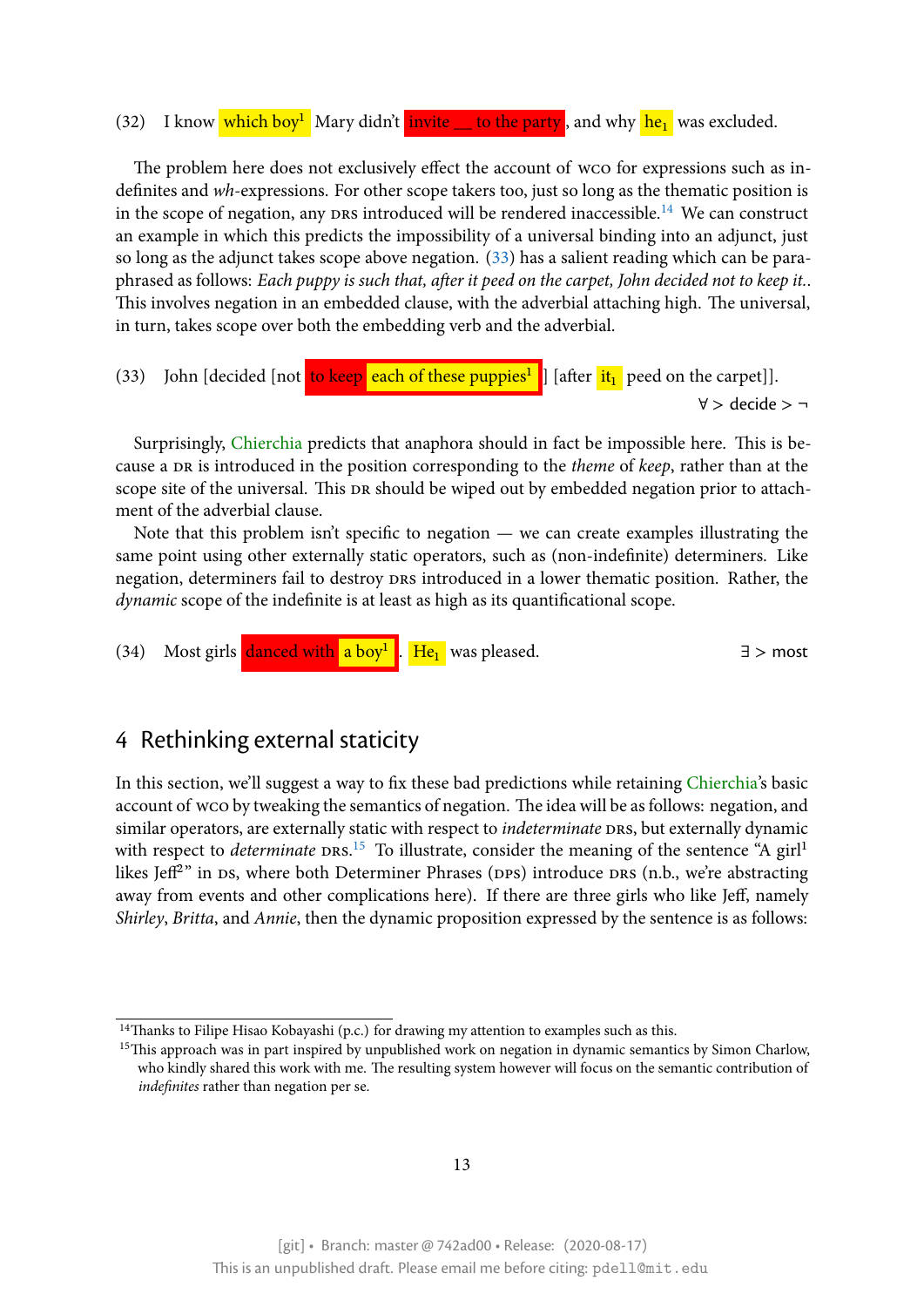(35) Context: *Three girls like Jeff*  $\llbracket A \text{ girl}^1 \text{ likes Jeff}^2 \rrbracket = \lambda g \cdot \{ g^{[1 \to \text{shirley}, 2 \to \text{jeff}]}, g^{[1 \to \text{britta}, 2 \to \text{jeff}]}, g^{[1 \to \text{annie}, 2 \to \text{jeff}]}\}$ 

Since the standard entry for negation in  $\bar{D}$  is destructive — applying it in this instance would eliminate all DRS, including 2. Rather, we want negation to eliminate all *indeterminate* DRS (here 1), and but retain determinate DRS (here 2). We want the effect of applying negation to be as follows:

(36)  $\lambda$ g. { g<sup>[2→jeff]</sup> }

It's not clear how to achieve this in a first-generation  $\delta$ . The reason for this is as follows — in classical DS, we only distinguish between assignments that are in the output set, and those that are not. If there are no girls that like Jeff, then "A girl $^1$  likes Jeff $^{2}$ " will simply return the empty set, for any input assignment g. There is no obvious way to get back the information associated with the DR 2. In order to address this issue, we will need to adopt a more expressive dynamic system — the monadic ps of Charlow (2014, 2019a).

#### 4.1 From classical Ds to monadic Ds

<span id="page-13-1"></span>We'll now shift gears and intr[oduce a system w](#page-28-1)[ith som](#page-28-2)ewhat more expressive power than classical  $ps$  — this is because classical  $ps$  only distinguishes between assignments that are in the output set, and those that are not. We will rather need a three-way distinction between assignments that are paired with *true*, in the output set, those that are paired with *false*, and those absent from the output set. Charlow's (2014) monadic ps delivers exactly this design feature.<sup>16</sup>

In monadic ps, rather than defining the type of a dynamic proposition directly, we provide a recipe for mapping an "ordinary" type to its dynamic counterpart. Technically speaking, this makes use of the Sta[te.Se](#page-28-1)t monad, but the formal niceties will be larg[ely](#page-13-0) unimportant for our purpo[ses. Wha](#page-28-1)t will be important here is that, in monadic ps, we keep track of ordinary semantics values, while simultaneously engaging in the familiar acrobatics of DS.

(37) The State.Set type constructor (def.) S a =  $g \rightarrow \{(a, g)\}\$ 

The type of a dynamic proposition is just what we get if we apply the recipe in (37) to type  $t$  — the type of a truth value. In monadic Ds, therefore, a dynamic proposition maps an input assignment to a set of truth-value-assignment pairs. This is illustrated in (38).

(38)  $T := g \rightarrow \{g\}$  Type of a dynamic proposition in classical DS S t =  $g \rightarrow \{(t, g)\}$  Type of a dynamic proposition in monadic DS

<span id="page-13-0"></span><sup>&</sup>lt;sup>16</sup>Although this is relatively orthogonal to the central point here, n.b. that the expressive power afforded by the monadic approach is independently motivated, since it provides a compelling account of exceptional scope phenomena. Unlike other theories of exceptional scope based on pseudo-scope mechanisms such as*choice functions*, Charlow's theory accounts for the *binder roof constraint* (Brasoveanu & Farkas 2011).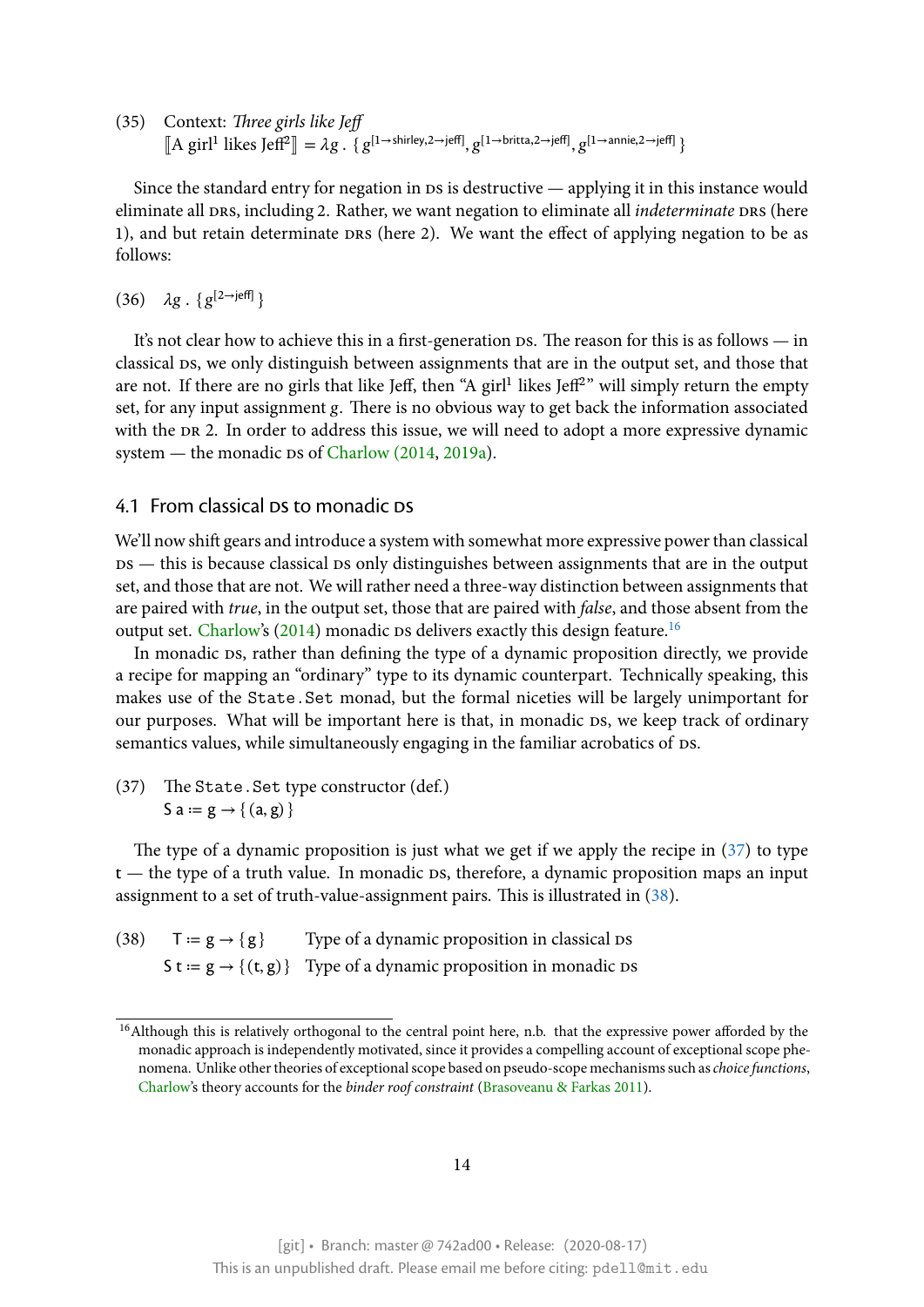In monadic ps, the counterpart of a *test* returns either  ${ (T, g) }$  or  ${ (L, g) }$  for a given input g. This is illustrated for a simple sentence in (39). If the conditions are satisfied (namely, if *John left*), the test returns the (singleton set containing) *true-tagged* input assignment. If the conditions aren't satisfied, in returns the false-tagged input assignment — a classical test, by way of contrast, would simply return the empty set in the [latt](#page-13-1)er instance.

(39) [John left] = 
$$
\lambda g \cdot \{ (j \text{ left}, g) \} =: \lambda g \cdot \begin{cases} \{ (\top, g) \} & \text{John left} \\ \{ (\bot, g) \} & \text{otherwise} \end{cases}
$$
 S t

We can retrieve the classical dynamic proposition from a monadic proposition by simply filtering out all the false tagged assignments — for illustrative purposes, we define a helper function  $\mathcal C$  to do just this in (40). We retrieve the classical test from the monadic test in (41).

(40) Converting from a monadic ps proposition to a classical ps proposition:  
\n
$$
C p = \lambda g \cdot \{g \mid (g, T) \in (p g)\}
$$
  $S t \rightarrow T$ 

(41) 
$$
C (\lambda g. \{(j \mid \text{left}, g)\}) = \lambda g. \begin{cases} \{g\} & \text{John left} \\ \varnothing & \text{otherwise} \end{cases}
$$
 T

In monadic ps, just as in classical ps, a sentence with an indefinite, such as "A boy left", induces an indeterminate output. Unlike in classical Ds, we keep track of both the *verifiers* (i.e., the boys that left) and the *falsifiers* (i.e., the boys that didn't leave). This is illustrated in (42): true-tagged assignments map 1 to a boy who left, and false-tagged assignments map 1 to a boy who didn't leave. In classical ps, on the other hand, we only retain assignments corresponding to verifiers. Again, applying  $C$  to the meaning in (42) returns the corresponding meaning in [cla](#page-13-1)ssical  $Ds$ . This is shown in  $(43)$ .

(42) 
$$
\begin{aligned} \n\text{[a boy1]} &= \lambda g \cdot \{ (\text{left } x, g^{[1 \to x]}) \mid \text{boy } x \} \\ \n&=:\lambda g \cdot \bigcup_{\text{boy } x} \begin{cases} \{ (\text{T}, g^{[1 \to x]}) \} & \text{left } x \\ \{ (\perp, g^{[1 \to x]}) \} & \text{otherwise} \end{cases} \n\end{aligned}
$$

(43) 
$$
C (\lambda g \cdot \{ (\text{left } x, g^{[1 \to x]}) \mid \text{boy } x \}) = \lambda g \cdot \{ g^{[1 \to x]} \mid \text{boy } x \wedge \text{left } x \}
$$

Just as an classical DS, in monadic DS sentences with pronouns induce input sensitivity. We leave it as an exercise to the reader to retrieve the corresponding classical dynamic proposition.

(44) 
$$
[\text{he}_1 \text{ was upset}] = \lambda g \cdot \{ (\text{upset } g_1, g) \}
$$
 S t

Dynamic sequencing behaves just as in classical DS, only in additional to passing outputs from the first conjunct into the second, it conjoins the contained truth values.<sup>17</sup>

<sup>&</sup>lt;sup>17</sup>In a monadic setting, it isn't in fact necessary to define sequencing directly – it arises through the interaction of classical conjunction and exceptional scope mechanisms. See Charlow (2019a) for details. We do so here only be illustrative purposes.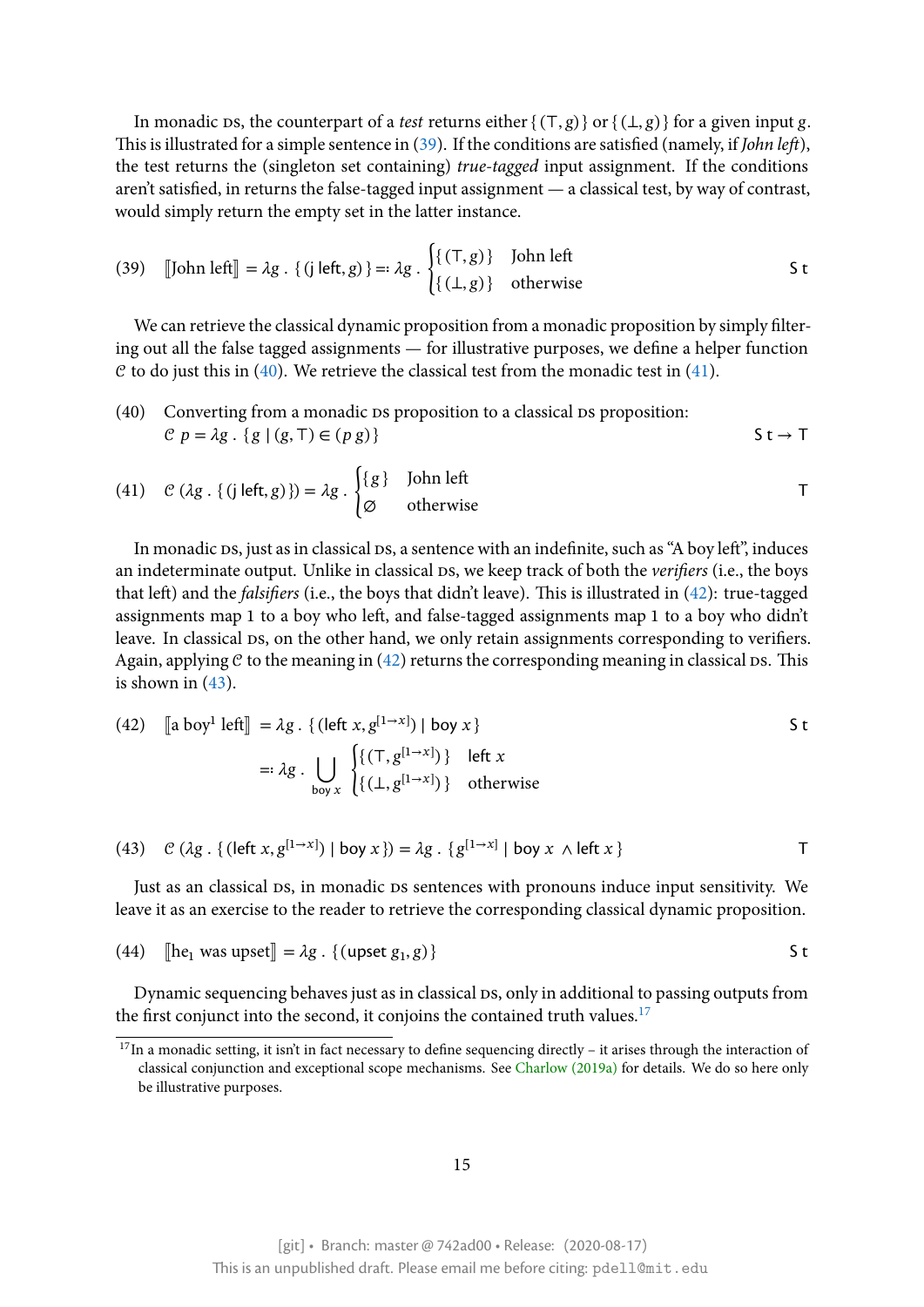(45) 
$$
m; n := \lambda g \cdot \bigcup_{(t,g') \in m g} \{ (t \wedge u, g'') \mid (u, g'') \in n g' \}
$$

Let's now consider a concrete example of cross-sentential anaphora in monadic DS, to get a feel for how things work. Note that we keep track of both the *verifiers* (here: the women who walked in and sat down), and the *falsifiers* (here: the woman who didn't walk in but sat down).

(46) Context: *Only Britta and Shirley walked in, but Britta, Shirley, and Annie all sat down*.  $\left(\left[\!\left[\!\left[a\right]\!\left\{\operatorname{weak}\right.\right.\right]$  walked in $\right]\!\right)$  ;  $\left[\!\left[\operatorname{she}_{1}\!\left(\operatorname{sat}\!\left\{\operatorname{down}\right\}\right]\!\right]$   $\right)$   $\mathcal{G}_{\varnothing}$ 

$$
= \bigcup_{(g',t)\in[\![a \text{ woman}^1 \text{ walked in}]\!]} \{(t \land u, g'') \mid (u, g'') \in [\![\text{she}_1 \text{ sat down}]\!] \ g'\}
$$
\n
$$
= \{(\top \land u, g'') \mid (u, g'') \in [\![\text{she}_1 \text{ sat down}]\!] \ [1 \to s]\}
$$
\n
$$
\cup \{(\top \land u, g'') \mid (u, g'') \in [\![\text{she}_1 \text{ sat down}]\!] \ [1 \to b]\}
$$
\n
$$
\cup \{(\bot \land u, g'') \mid (u, g'') \in [\![\text{she}_1 \text{ sat down}]\!] \ [1 \to a]\}
$$
\n
$$
= \{(\top, [1 \to s]), (\top, [1 \to b]), (\bot, [1 \to a])\}
$$

#### 4.2 Refining the semantics of indefinites

<span id="page-15-0"></span>Now that we have a better understanding of monadic DS at the sentential level, we will need to rethink our assumptions concerning the meanings of sentences with indefinites. First, let's zoom in to the subsentential level, and consider the standard semantics for indefinites in monadic DS, after Charlow (2014, 2019a).<sup>18</sup>

(49) Indefinites in monadic 
$$
\text{DS} \left( \text{first attempt} \right)
$$
  
\n $\begin{bmatrix} \text{a boy}^1 \end{bmatrix} = \lambda kg \cdot \bigcup_{\text{boy } x} k x g^{[1 \to x]}$  \n $(e \to S t) \to S t$ 

Indefinites compose with a scope and return a function from an input assignment, to a (potentially) heterogeneous set of true- and false-tagged assignments. This is illustrated in (50).

(50) Context: *Of the boys, only Troy and Abel left*  
\n
$$
[\![a boy^1 \!] \text{left}]\!] = [\![a boy^1]\!] \ (\lambda xg. \{(\text{left } x, g)\})\]
$$
\n
$$
= \lambda g. \{(\top, g^{1-\text{troy}}, (\top, g^{[1-\text{abcd}]}), (\bot, g^{[1-\text{jeff}]}))\}\]
$$

 $18$ As discussed in detail by Charlow, the meaning in (49) can be decomposed into the basic meaning for the indefinite, given in (47), and monadic bind  $(\star)$ , defined in (48):

<span id="page-15-1"></span>
$$
(47) \quad \lambda g \quad \{(x, g^{[1\to x]}) \mid \text{boy } x\} \tag{5.1}
$$

(48) 
$$
m^* := \lambda kg \cdot \bigcup_{(x,g') \in m g} k x g'
$$
  $(a \to S b) \to S b$ 

We abstract away from this here, but this decomposition plays a *crucial* role in Charlow's monadic ps, since the availability of bind directly accounts for the exceptional scoping abilities of indefinites.

16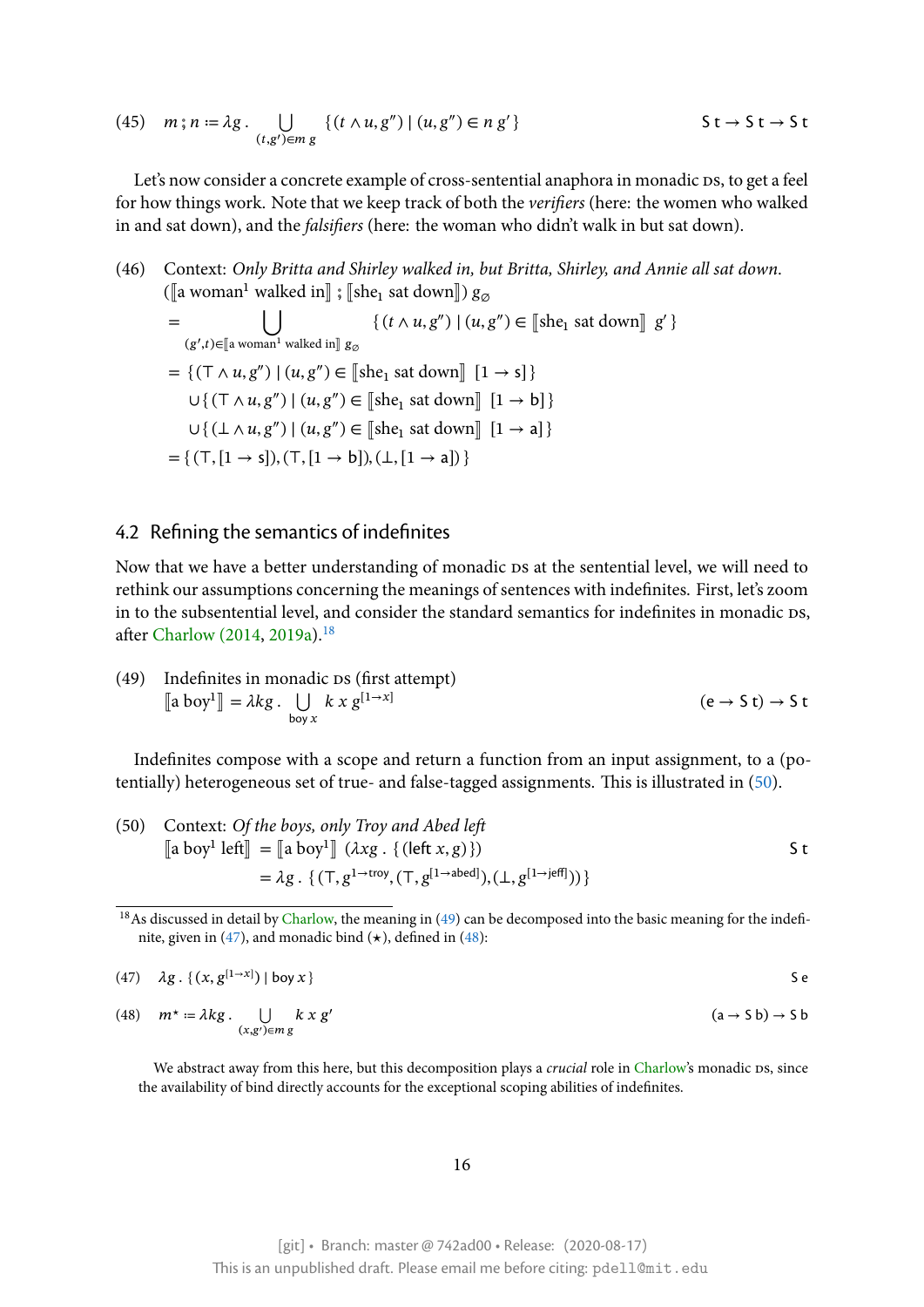Recall that we ultimately want negation to be externally dynamic, at least selectively. In monadic Ds, there's a very straightforward way of achieving this by simply lifting propositional negation into a dynamic setting. The definition is given in  $(53)$  — externally dynamic negation simply flips the contained truth-values in the output set.<sup>19</sup>

(53) Externally dynamic negation (def.) not  $m := \lambda g$ .  $\{ (\neg t, g') \mid (t, g') \in m g \}$   $S t \to S t$ 

Perhaps we can simply adopt the semantics for negation in (53) and be done with it. Unfortunately, this will make bad predictions in tandem with the semantics for indefinites given in (49). This is because the entry for negation in (53) is externally dynamic with respect to *all* discourse referents. In effect, it simply allows the dynamic scope of ani[nde](#page-15-0)finite to pass straight through it. This is illustrated below:

(54) not 
$$
[\text{someone}^1 \text{ left}] = \text{not } (\lambda g \cdot \{ (\text{left } x, g^{[1 \to x]}) \mid \text{person } x \})
$$
\n $= \lambda g \cdot \{ (\neg (\text{left } x), g^{[1 \to x]}) \mid \text{person } x \}$ 

This won't do at all  $-$  as we've seen, if an indefinite takes scope below negation, negation roofs its potential to bind. In order to avoid this result, the strategy we'll pursue here is one of tweaking the semantics of indefinites, while maintaining that negation is simply externally dynamic. Intuitively, what is going wrong here is that a sentence with an indefinite may give rise to a heterogeneous output set, consisting of both true-tagged and false-tagged assignments. Rather, we need to ensure that a sentence with an indefinite only *ever* outputs either (a) a set of true-tagged assignments, or (b) a set of false-tagged assignments.

#### 4.2.1 Positive & negative extension

<span id="page-16-0"></span>Towards this aim, we'll first define a helper function: the *positive extension* operator filters out the false-tagged assignments (55a). It is of course straightforward to define the negative counterpart, which we do in (55b) (this will be useful when we come to define discussing disjunction).

(51) map  $f = \lambda m \lambda g$ . {  $(f x, g') | (x, g')$  $(f x, g') | (x, g')$  $(f x, g') | (x, g')$ 

map :  $(a \rightarrow b) \rightarrow S a \rightarrow S b$ 

(52) map  $(¬) = (53)$ 

<sup>&</sup>lt;sup>19</sup>Why might we want t define negation in this way? There's actually a strong conceptual motivation for doing so. It turns out that the entry in (53) is exactly what we get if we *map* plain old propositional negation into a dynamic setting — since S is a functor, the recipe for achieving this mapping can be defined straightforwardly for any function:

A criticism often leveled at Ds is that it precompiles the desired behavior directly into the meanings of the logical connectives (see, e.g., Schlenker 2009 for discussion). Here however, all we've done is lifted classical negation into a [dyn](#page-15-0)amic setting via a totally general and logically well-behaved operation.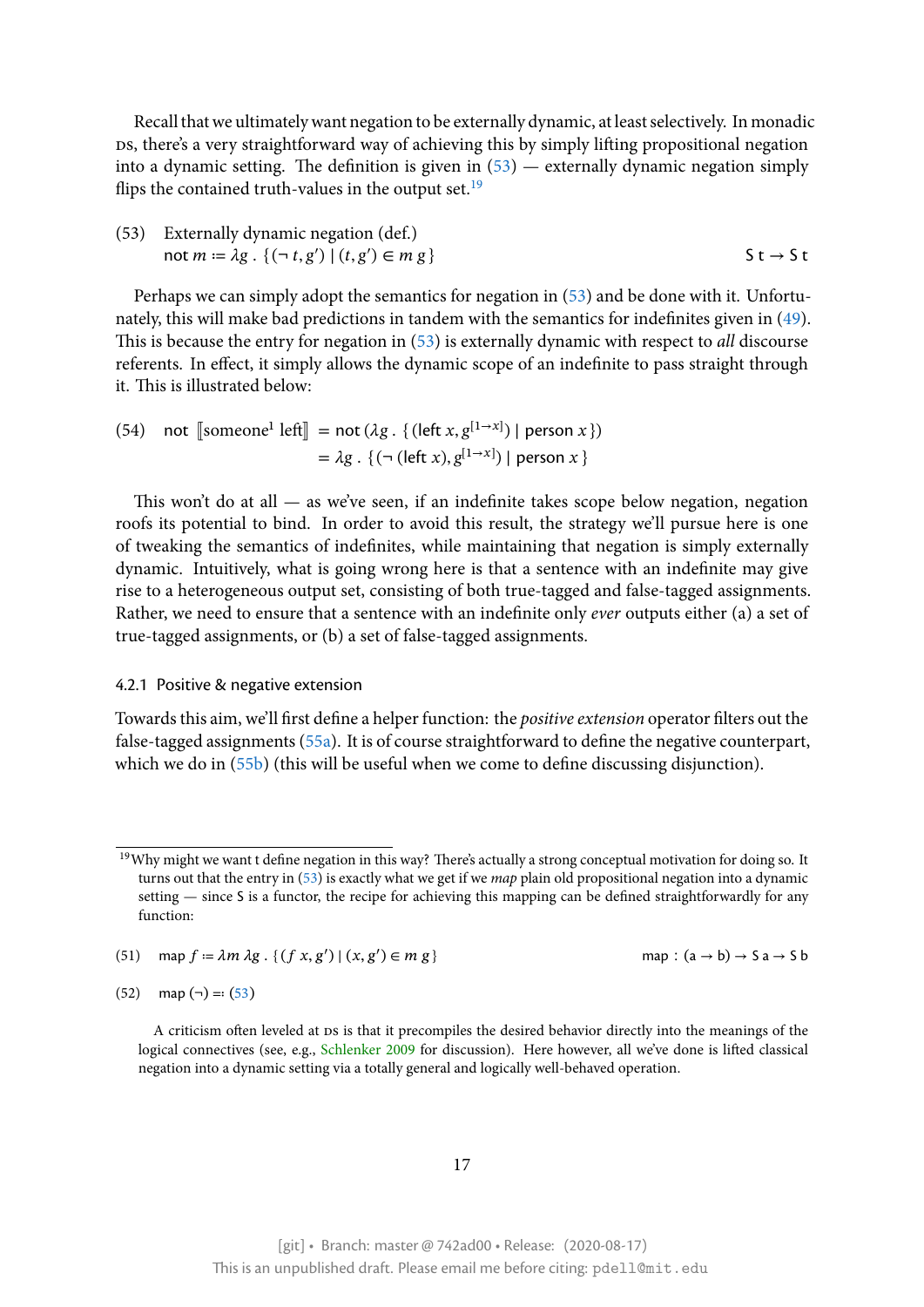(55) Positive and negative extension (def)

a. 
$$
p^+ := \{ (T, g') | (T, g') \in p \}
$$
  
\nb.  $p^- := \{ (T, g') | (T, g') \in p \}$   
\nc.  $\{ g, t \} \rightarrow \{ g, t \}$   
\nd.  $\{ g, t \} \rightarrow \{ g, t \}$ 

#### 4.2.2 Positive & negative collapse

We'll now define another auxiliary operation in terms of the helper function in (55a): the *positive collapse* operation †. The intuition behind the positive collapse operation is as follows — it takes a dynamic proposition, which could, in principle, output a heterogenous set of true- and false-tagged assignments. If there are any verifiers, it simply filters out the falsifie[rs, b](#page-16-0)ut if there *aren't* any verifiers it collapses the modified assignments associated with the falsifiers into a single output assignment, thereby eliminating any indeterminacy from the output.

(56) Positive collapse operation (def.)

$$
m^{\dagger} := \lambda g \cdot \begin{cases} (m g)^{+} & (m g)^{+} \neq \emptyset \\ \{ (\bot, \bigcap \{ g \mid (g, \bot) \in (m g) \}) \} & \text{otherwise} \end{cases} \qquad \text{S t} \to \text{S t}
$$

What does it mean to take the *intersection* of a set of assignments? We can take assignment functions to be equivalent to their graphs, i.e., sets of variable-value pairs. This is illustrated below for an assignment mapping the variables { 1, 2, 3 } to boys.

$$
\begin{bmatrix} 1 \rightarrow j \text{ eff} \\ 2 \rightarrow \text{troy} \\ 3 \rightarrow \text{abed} \end{bmatrix} =: \begin{cases} (1, j \text{ eff}), \\ (2, \text{troy}), \\ (3, \text{abed}) \end{cases}
$$

Intersecting two assignments therefore amounts to set intersection of their graphs.<sup>20</sup> This will have the desired effect of preserving determinate DRS, while eliminating indeterminate DRS. Suppose we have a set of assignments which agree on 1 and 2, but differ on 3 — Intersecting their graphs returns an assignment that is undefined at 3, but which preserves information a[bo](#page-17-0)ut the determinate DRS.

$$
\bigcap \left\{ \left\{ \begin{matrix} (1, \text{troy}) \\ (2, \text{abcd}) \\ (3, \text{shirley}) \end{matrix} \right\}, \left\{ \begin{matrix} (1, \text{troy}) \\ (2, \text{abcd}) \\ (3, \text{britta}) \end{matrix} \right\}, \left\{ \begin{matrix} (1, \text{troy}) \\ (2, \text{abcd}) \\ (3, \text{annie}) \end{matrix} \right\} \right\} = \left\{ \begin{matrix} (1, \text{troy}) \\ (2, \text{abcd}) \end{matrix} \right\}
$$

Just as in the previous section, it is straightfoward to define a negative collapse operation ‡ the negative counterpart of positive collapse. This simply returns the false-tagged assignments, if there are any; if not, it collapses the true-tagged assignments via intersection, thereby eliminating any indeterminacy.

<span id="page-17-0"></span><sup>&</sup>lt;sup>20</sup>I'm grateful to Yasu Sudo (p.c.) for suggesting this simple formulation in terms of graph intersection.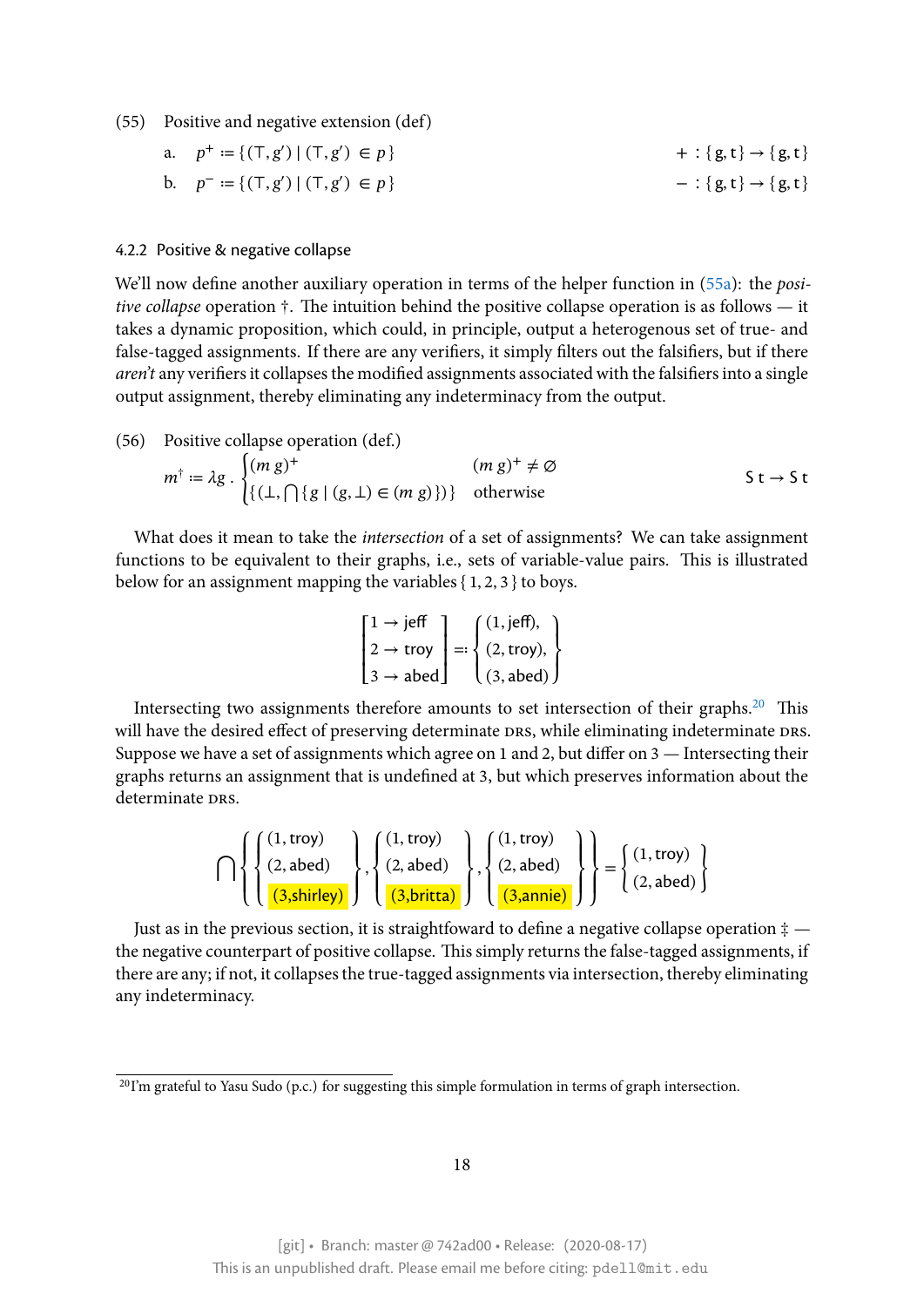(57) Negative collapse (def.)  
\n
$$
m^{\pm} := \begin{cases} (m g)^{-} & (m g)^{-} := \emptyset \\ \{ (\top, \cap \{ g \mid (g, \top) \in (m g) \}) \} & \text{otherwise} \end{cases}
$$
\n5 t \to 5 t

#### 4.2.3 The revised entry for indefinites

<span id="page-18-0"></span>We can now revise our semantics for indefinites in terms of (a) Charlow's semantics for indefinites, and (b) the positive collapse operator. The idea behind the new entry will be as follows: if the output set contains a true-tagged assignment, return its positive extension, and otherwise, return the (singleton set of the) *grand intersection* of the false-tag[ged assign](#page-28-1)ments, and tag it false. The reader may wonder at this point why we don't just return the false-tagged assignments. This will in fact be crucial for explaining why only *determinate* DRS may survive, as we'll see shortly.<sup>21</sup>

(58) Indefinites in monadic Ds (second attempt)

$$
\llbracket a^n \text{ boy} \rrbracket := \lambda k \cdot \left( \lambda g \cdot \bigcup_{\text{boy } x} k x g^{[1 \to x]} \right)^{\dagger}
$$

#### 4.3 Negation and crossover

We've done a lot of work in order to define indefinites in a way which seems rather ad hoc, but as we'll see, this new definition will have number of advantages. Originally, the problem with Chierchia's account of wco arose due to the assumption that negation is fundamentally a *destructive* operation, taken from first-generation dynamic theories. In our new, monadic setting, we can simply make use of externally dynamic operation, as defined in (53), and repeated below.

| (59) Externally dynamic negation (def.)                           |                               |
|-------------------------------------------------------------------|-------------------------------|
| not $m = \lambda g \cdot \{ (\neg t, g') \mid (t, g') \in m g \}$ | $\mathsf{St} \to \mathsf{St}$ |

With our refined semantics for indefinites, this simplistic treatment of negation will pay dividends. On the one hand, due to the way that indefinites have been (re-)defined, we will retain the basic results of classical  $ms$  — namely, negation will still render any  $prs$  introduced by an indefinite inaccessible<sup>22</sup> On the other hand, determinate DRS will survive. As we'll see later, an added bonus of this system will be an account of double-negation — a recalcitrant problem for classical ps.

<sup>&</sup>lt;sup>21</sup>One potentially worrying consequence of this move is that the decomposition mentioned in footnote 18 no longer goes through. It's possible that one could think of the positive collapse operation not as something built into lexical entry for the indefinite article, but rather as a covert operation inserted at LF, subject to certain constraints. We leave this question to future research.

 $22$ This statement has an important caveat – if the indefinite introduces a *determinate* DR, it will surviv[e.](#page-15-1)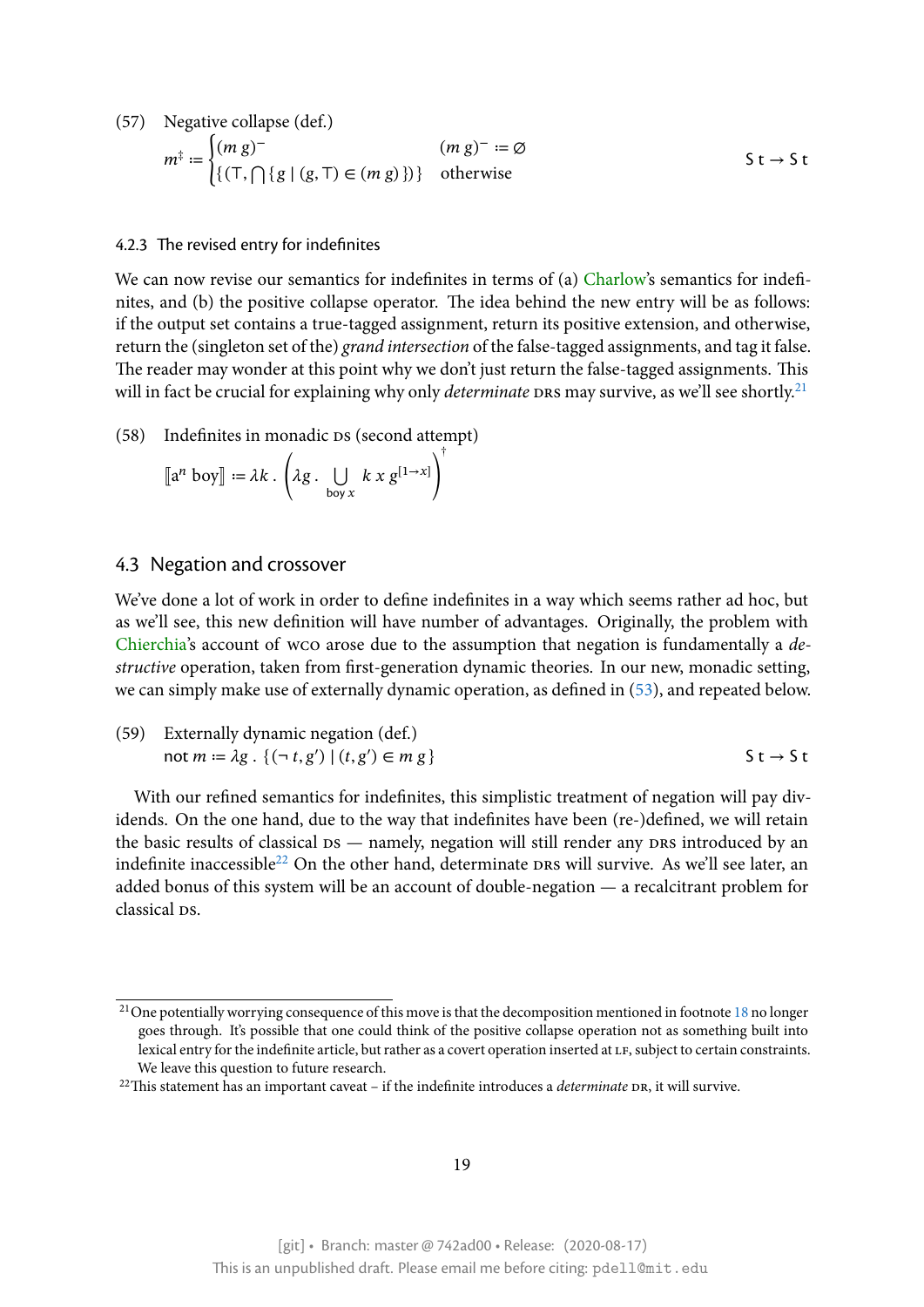#### 4.3.1 Negation roofs the dynamic scope of indefinites

First off, let's make sure that we get the basic static truth-conditions correct. We can retrieve a classical notion of truth relative to assignment from a dynamic proposition by checking whether the output contains at least one true-tagged assignment.<sup>23</sup> Now, consider the meaning of "A boy<sup>1</sup> left", where Troy and Abed left, but Jeff didn't. Since the positive extension is non-empty, this sentence will *only* output true-tagged assignments, given the entry for indefinites in (58):

(61) 
$$
[A boy1 left] = \lambda g \cdot \{ (T, g[1 \to \text{troy}]), (T, g[1 \to \text{abcd}]) \}
$$

Negating the sentence will simply flip the contained truth values, so the sentence [wi](#page-18-0)ll come out false, as desired.

(62) Context: *Of the boys, only Troy and Abed left.* not ([[a boy<sup>1</sup> left]]) =  $\lambda g$  . { ( $\perp$ ,  $g^{[1\rightarrow \text{troy}]}$ ), ( $\perp$ ,  $g^{[1\rightarrow \text{abcd}]}$ )  $}$  S t

Now, consider what happens if the facts are such that *no boy left*. First, let's consider the output set induced by Charlow's original semantics for the indefinite, without the positive collapse operator.

(63) Context: *No [boys left](#page-28-1)*  $\lambda g$  . { (left  $x, g^{[1 \to x]}$ ) | boy  $x$  } =  $\lambda g$  . { ( $\perp, g^{[1 \to j]}$ ), ( $\perp, g^{[1 \to t]}$ ), ( $\perp, g^{[1 \to a]}$ ) }

In order to compute the meaning of the sentence "A boy $^1$  left", we first filter out the true-tagged assignments — since there are none, we just get back the same meaning. Based on how the indefinite is defined in our new setting, the output of "A boy $^1$  left" should be the grand intersection of the false-tagged assignments. Since the output assignments disagree only in 1, the output simply contains g (in other words, we end up with a false-tagged test).

(64) Context: *No boys left.*  $[\![a\;boy^1\;left]\!] := \lambda g \cdot (\bot, g)$ 

Applying negation simply flips the contained truth-value — the result is a true-tagged test. We therefore retain a core result of Ds, that negation roofs the dynamic scope of indefinites.

(65) Context: *No boys left.* not  $[\![\mathrm{a} \mathrm{ boy}^1 \mathrm{ left}]\!] = \lambda \mathrm{g} \cdot (\top, \mathrm{g})$ 

(60) clo  $m = \lambda g \cdot \exists g'$ [(⊤,  $g'$ 

 $clo: S t \rightarrow g \rightarrow t$ 

20

<sup>&</sup>lt;sup>23</sup>We can define this formally as an operation that existentially closes the output set.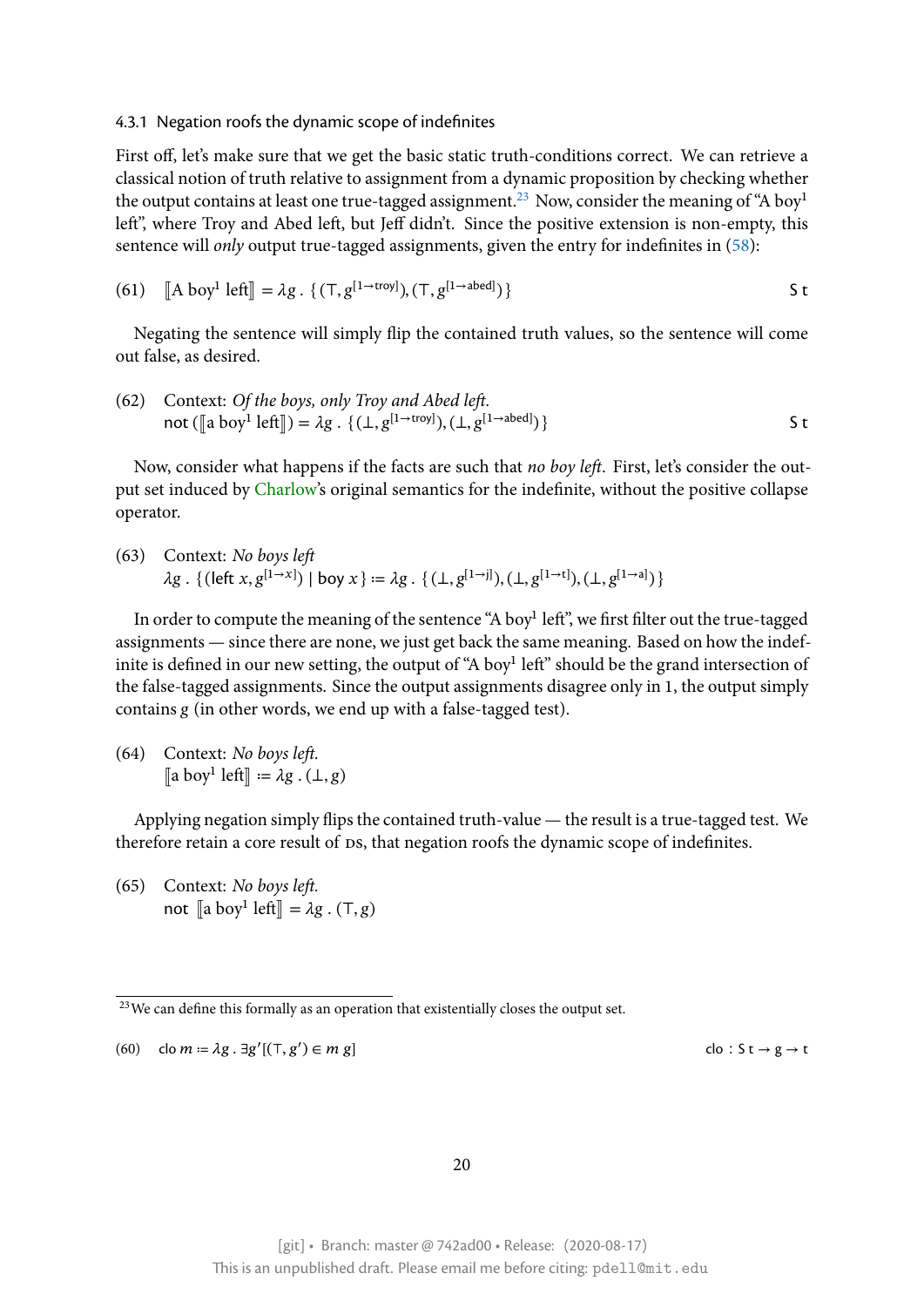#### 4.3.2 The dynamic translucency of negation

This is all well and good, but so far we haven't done anything above and beyond classical DS. The interesting part comes when alongside an indefinite, we also have some determinate DR introduced. Consider the sentence "A boy<sup>1</sup> likes Annie<sup>2</sup>" in a context where no boy in fact likes Annie. Again, let's start out with the meaning predicted by Charlow's semantics, and just take the false-tagged assignments:

 $(66)$  $(66)$   $\lambda g$  .  $\{(\bot, g^{[1\rightarrow{\text{jeff}},2\rightarrow{\text{annie}]}}), (\bot, g^{[1\rightarrow{\text{troy}},2\rightarrow{\text{annie}]}}), (\bot, g^{[1\rightarrow{\text{abed}},2\rightarrow{\text{annie}]}})\}$ 

To compute the meaning of "A boy<sup>1</sup> likes Annie<sup>2</sup>" in this context, recall that we first check whether the positive extension is empty. Since it is, we take the grand intersection of the falsetagged assignments. Since all the output assignments map 2 to Annie, but disagree on 1, the unique such assignment is one that is just like  $g$ , but maps 2 to Annie.

(67) Context: *No boys like Annie*  $[[A boy<sup>1</sup>]$  likes Annie<sup>2</sup> $]] = \lambda g \cdot \{ (\perp, g<sup>[2\to a]</sup>) \}$ 

Negating the resulting meaning simply flips the resulting meaning, and the result is no longer a test! We correctly predict that determinate DRS can survive negation. We can think of negation as being a dynamically *translucent* operator — it allows only determinate DRS to survive — namely, only those that all output assignments agree upon.

(68) Context: *No boys like Annie* not  $\llbracket A \text{ boy}^1 \text{ likes Annie}^2 \rrbracket = \lambda g \cdot \{ (\top, g^{[2 \to a]}) \}$ 

#### 4.3.3 Applying the results to crossover

On the dynamic regime adopted here, we can now resolve the problem for Chierchia's account of wco. For the purposes of illustration, in the previous section we attributed DR-introduction to indefinites directly. Since we want to maintain Chierchia's account of wco, the revised entry for indefinites is identical to the definition in (58), only it doesn't introducea [discourse](#page-28-0) reference (this, as on Chierchia's account, will be the preserve of the thematic position).

 $(69)$  Indefinites in monadic  $DS$  (final ver.)

$$
\llbracket a^n \text{ boy} \rrbracket := \lambda k \cdot \left(\lambda g \cdot \bigcup_{\text{boy } x} k x g\right)^{\dagger}
$$

Recall that examples where indefinites take scope over negation were problematic for Chierchia's account. The insight here is that, if the indefinite takes wide scope, at the point in the derivation at which negation composes, the DR introduced by the thematic position is *determinate*,and therefore survives. We can therefore retain *Chierchia's* account of wco just s[o long](#page-28-0) [as w](#page-28-0)e couch it in terms of the refined dynamic system outlined previously. The task of lifting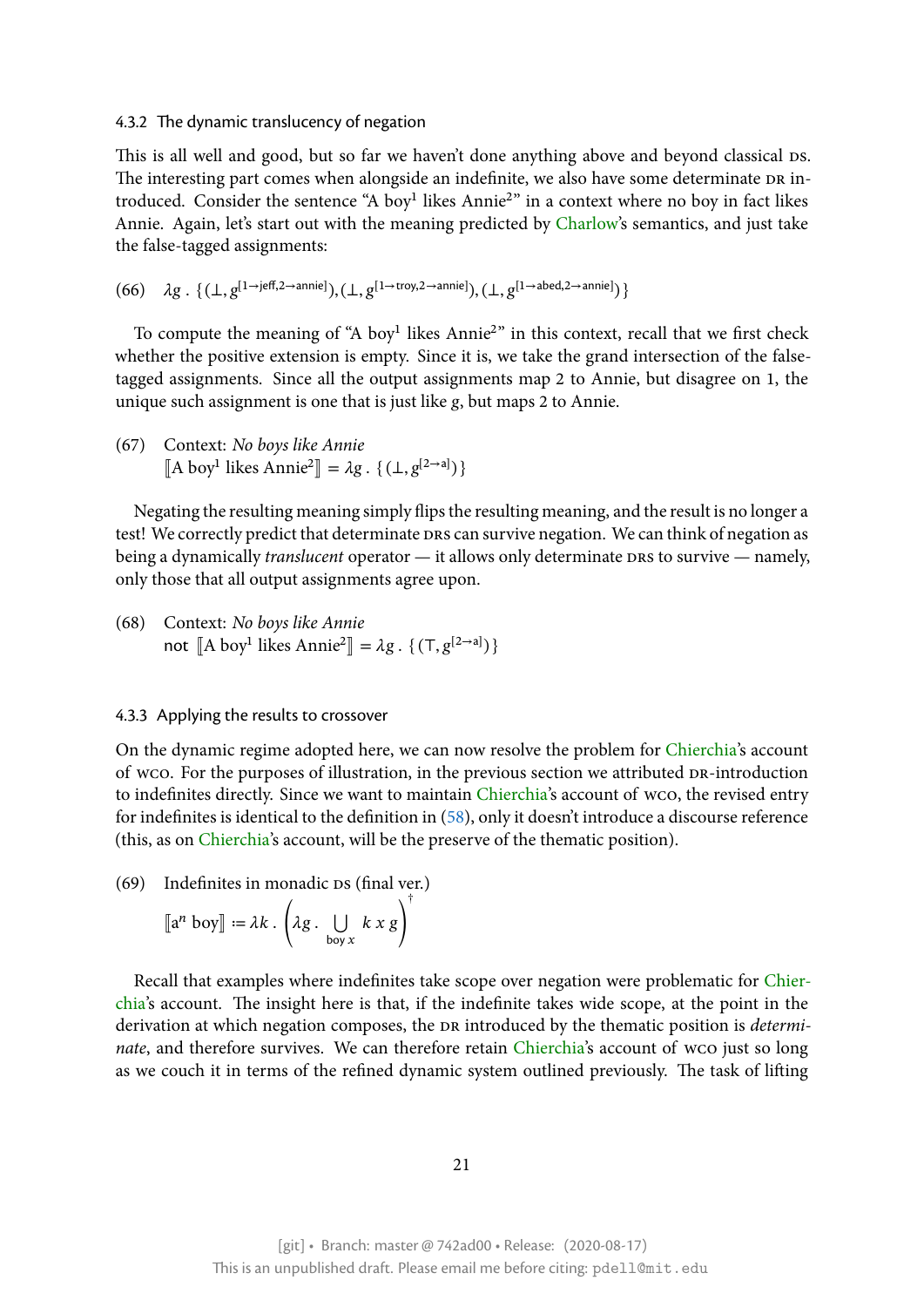Chierchia's dynamic event semantics is a largely mechanical one, and therefore the details are elided.<sup>24</sup>

> Figure (4): A boy John doesn't like  $\frac{1}{2}$ (context: *John likes Troy and Abed but not Jeff* )

![](_page_21_Figure_2.jpeg)

# 5 Bathrooms and double-negation

## 5.1 Addressing the problem of double negation

<span id="page-21-0"></span>An independent motivation for the variation on monadic ps outlined here is a principled account of two otherwise recalcitrant problems for first generation dynamic theories — double negation and (relatedly) so-called *bathroom sentences* (see, e.g., Krahmer & Muskens 1995, Gotham 2019 for discussion). We'll begin with a discussion of double negation, since our solution to this problem will be rather simple, and it will underlie our subsequent account of bathroom sentences. As is well known, classical Ds with equipped with external[ly static negation cannot ha](#page-28-5)[ndle anaphora](#page-28-6) in discourses such as the following: $^{25}$ 

(71) John doesn't own no car<sup>1</sup>; it<sub>1</sub>'s in the garage.

<sup>25</sup>We assume here that, at LF negative indefinites are decomposed into a negative and an existential component.

<sup>24</sup>More concretely, We can simply replace instances of *dynamic lift* with a more general operation *monadic return*, defined in (70).

<sup>(70)</sup> Monadic return (def.)  $a^{\eta} = \lambda g \cdot \{(a, g)\}$  and a set of a set of a set of a set of a set of a set of a set of a set of a set of a set of a set of a set of a set of a set of a set of a set of a set of a set of a set of a set of a set of a set o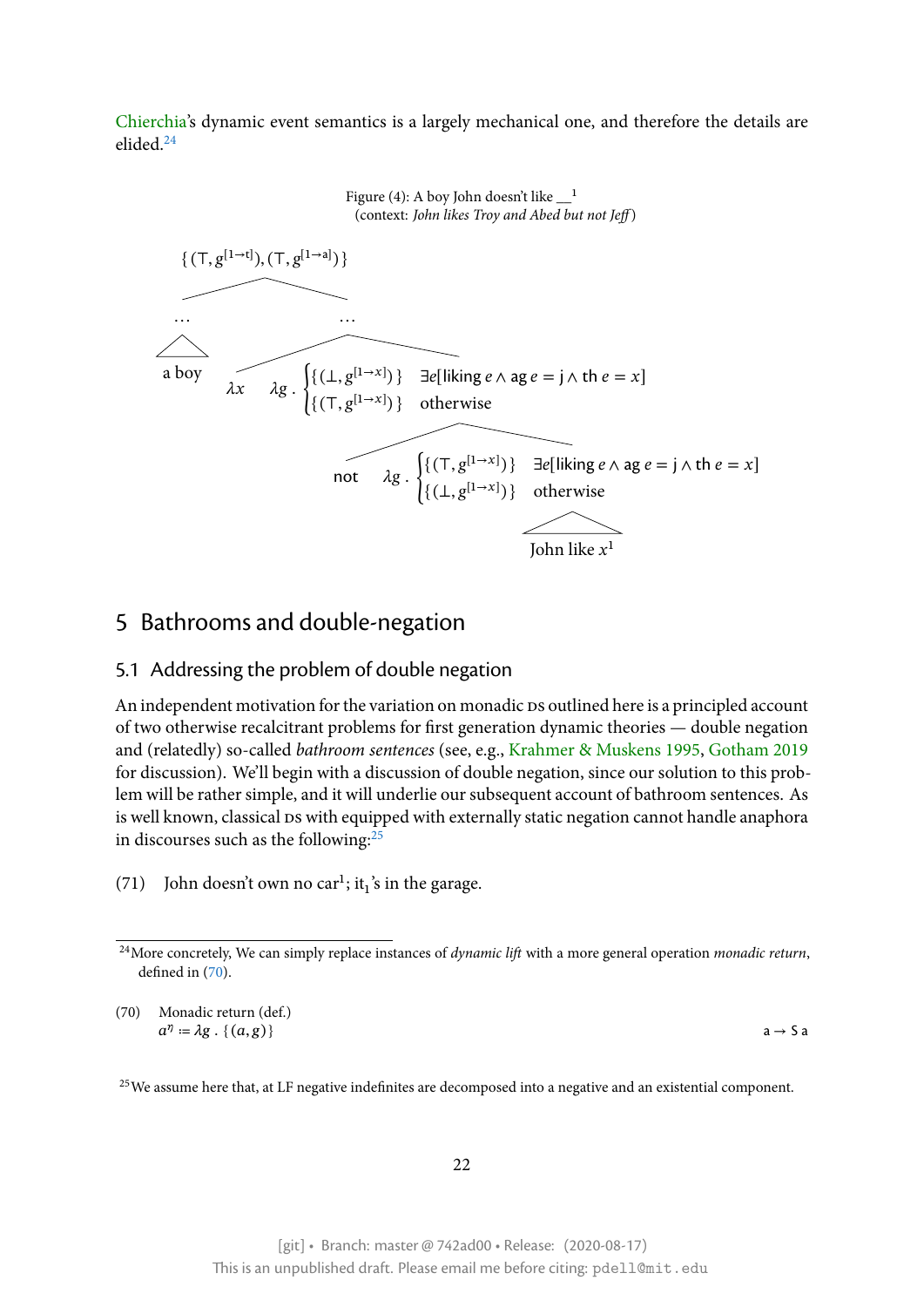Perhaps unexpectedly, an independent motivation for the semantics of indefinites and negation outlined here is that it provides a straightforward account of  $(71)$ . This is because, according to the revised semantics for dynamic negation adopted here, all it does is flip the contained truth-values in the output set. Recall furthermore that, indefinites return the set of true-tagged semantics, if non-empty. This means that "John owns a car<sup>1</sup>" retu[rns](#page-21-0) the following, if the facts are such that John owns exactly one car – the Ferrari (f):

# (72) Context: *John owns a ferrari, and no other cars* [John owns a car<sup>1</sup>]]  $:= \lambda g \cdot \{(\tau, g^{[1 \to f]})\}$

If we apply externally static negation to this meaning *twice*, all it will be will flip the contained truth value twice, giving back...an identical meaning:

(73) not (not  $(\lambda g \, . \, \{ (T, g^{[1 \to f]}) \}) = \text{not} \, (\lambda g \, . \, \{ (\bot, g^{[1 \to f]}) \}) = \lambda g \, . \, \{ (T, g^{[1 \to f]}) \}$ 

#### 5.2 Dynamic sequencing and positive collapse

<span id="page-22-0"></span>In light of the discussion of the double negation, the attentive reader will have noticed that we still need to tweak the standard monadic entry for dynamic sequencing/conjunction in order to avoid some bad predictions. As it stands, we predict that anaphora should succeed in sentences like (74). The reason why this is an issue is as follows: the standard monadic entry for dynamic sequencing feeds each assignment that the first conjunct outputs, be it true-tagged, or false-tagged into the second conjunct. It follows that a false-tagged assignment outputted by the first conjun[ct c](#page-22-0)an license anaphora in the second, and the result of the entire conjunction can be flipped by negation, resulting in a true sentence.

(74) It's false [that there's no<sup>1</sup> bathroom, and it<sub>1</sub>'s upstairs].

The solution we adopt here is straightforward: conjunction only feeds outputs in the *positive collapse* of the first conjunct into the second.

(75) Revised dynamic sequencing (def.)  
\n
$$
m; n := \lambda g \cdot \bigcup_{(t,g') \in m^{\dagger} g} \{(t \wedge u, g'') \mid (u, g'') \in n g'\}
$$
\n
$$
S \ t \to S \ t \to S \ t
$$

This ensures that, in the problematic example (74), as long as there is more than one bathroom, DR 1 is eliminated by the positive collapse of the first conjunct, and anaphora will fail.

#### 5.3 Bathroom sentences

<span id="page-22-1"></span>The problem of double negation also infects classical  $s$  in another guise — namely, the problem of so-called "bathroom sentences" (after Partee), as in (76a). In a disjunctive sentence, an indefinite under negation in the first disjunct apparently licenses anaphora in the second. Based on independent evidence from presupposition projection in sentences such as (77), much work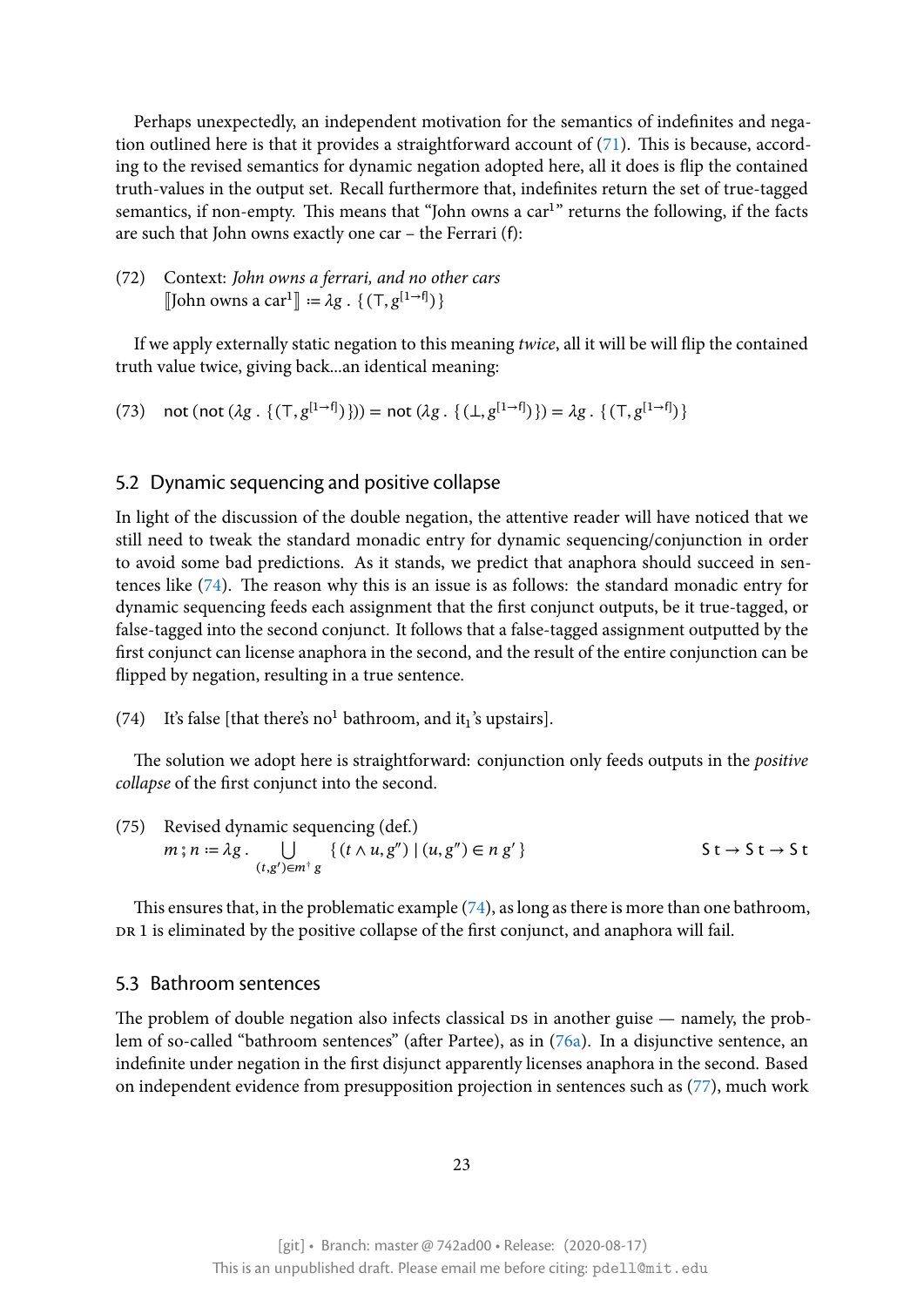in classical ps has converged on the idea that in a sentence of the form " $\phi$  or  $\psi$ ",  $\psi$  is interpreted in the context of the negation of  $\phi$ . It is tempting to try to extend this explanation to (76a), in which case we could paraphrase  $(76a)$  as in  $(76b)$ . In a classical dynamic theory this is difficult to cash out however since, as we've seen, double negation elimination isn't valid.

- (76) a. Either there isn't <mark>a bat[hroo](#page-22-1)m<sup>1</sup> ,</mark> or <mark>[it](#page-22-1)<sub>1</sub>'</mark>s upstairs.
	- b. Either there isn't a bathroom, or there isn't not a bathroom, and it's upstairs.
- (77) Either John has never smoked, or he stopped smoking recently.

Now that we have a dynamic system in which double negation *is* valid however, we can cash out the idea implicit in the paraphrase in (76b). The most straightforward way of doing so is to build the desired behavior directly into the lexical entry for propositional disjunction. An attempt at this is given in  $(78)^{26}$ . On our revised semantics, disjunction involves taking the union of two output sets — computing the firs[t out](#page-22-1)put set is straightforward: we simply take the outputs of the first disjunct relative to the input assignment. Computing the second output set is more complex: if the firs[t di](#page-22-1)s[jun](#page-23-0)ct outputs *any* false-tagged assignments, then we gather up the results of feeding them pointwise into the second disjunct; otherwise, we gather up the results of feeding the intersection of the true-tagged assignments into the second disjunct. Note the parallel with our entry for indefinites.

(78) Disjunction in monadic dynamics (def.)  $m$  or  $n = \lambda g \cdot m g \cup \bigcup n g'$  $g' \in m^{\ddagger} g$ 

Why this fancy meaning? Well, first off we don't want to allow anaphora from the first disjunct into the second, in the general case as illustrated by the oddness of (79). The semantics for disjunction suggested in (78) blocks this. Let's go through the reasoning informally: given our semantics for indefinites, if there are verifiers of the first disjunct, it will return a set of true-tagged modified assignments, i.e., the negative extension of the first disjunct will [be](#page-22-1) empty. In this case, we feed the the intersecti[on](#page-22-1) of the true tagged assignments into the second disjunct (due to the *negative collapse* operation). As long as there is more than one bathroom, intersecting the assignments wipes out any indeterminate *bathroom* DR, and anaphora will thereby fail. If there are no verifiers, then the first disjunct outputs the intersection of the false-tagged assignments, eliminating any information about the bathroom DR; feeding this into the second disjunct again fails to resolve anaphora.

(79) #Either there is a bathroom or it's upstairs.

Note there is a prediction that antecedents which introduce *determinate* DRS in the first disjunct will still be accessible from the second. This is because intersecting assignments leaves

<span id="page-23-0"></span><sup>&</sup>lt;sup>26</sup>Note that this is similar to the non-deterministic semantics for disjunction proposed in Charlow 2014: §4.6.2 (see also Groenendijk & Stokhof's 1991 *program disjunction*). Like Charlow, we'll assume that disjunction *induces indeterminacy* by introducing a set of alternatives. Charlow's entry is internally static however, and therefore doesn't say (or aim to say) anything about bathroom sentences.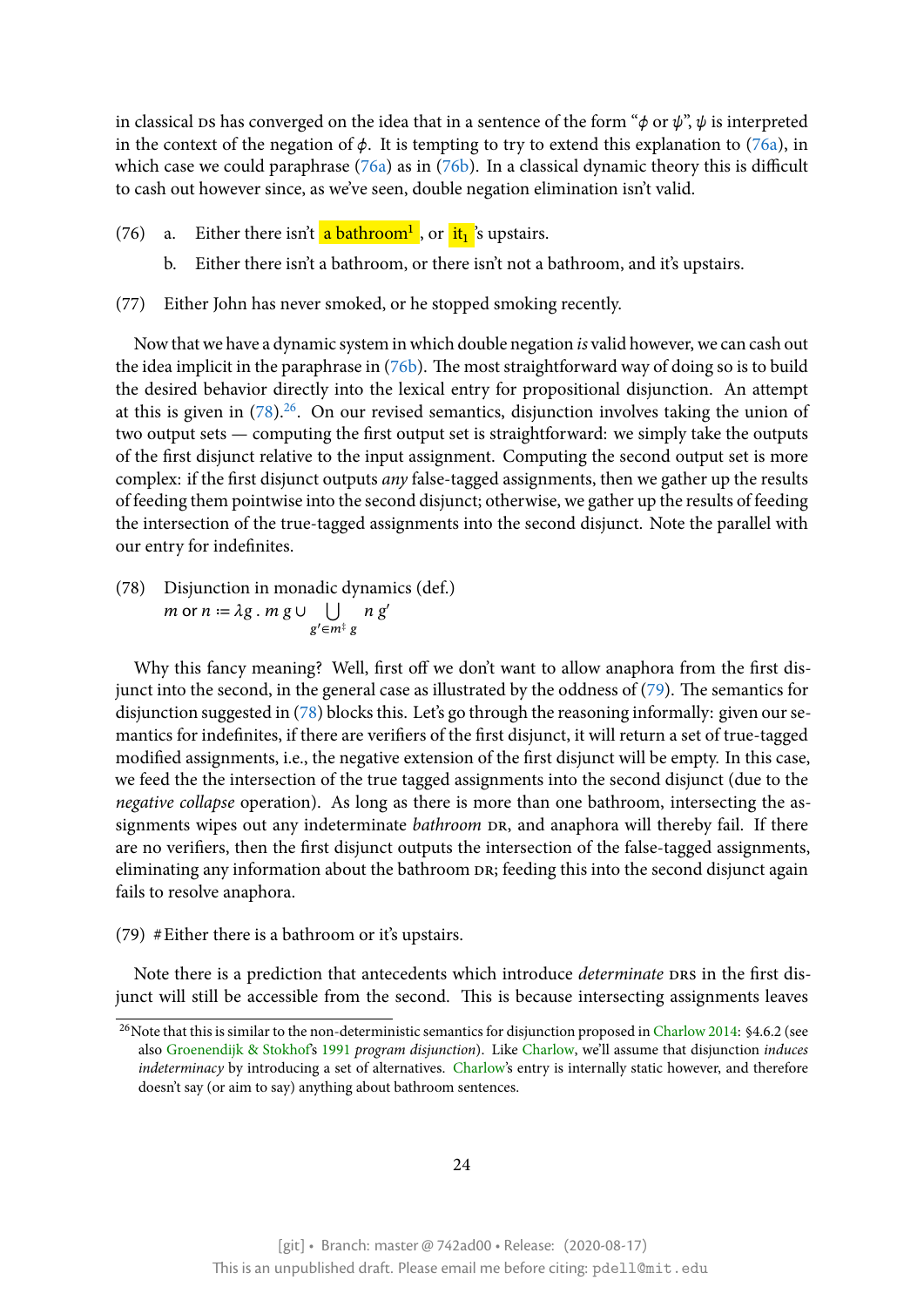determinate DRS unscathed, as we've already seen. At first blush, this seems like a good result, based on sentences such as (80). It's not immediately clear what is responsible for the "bound" reading in (80) however; since the antecedent is a definite, this could merely be accidental coreference.

(80) Eith[er J](#page-22-1)ohn<sup>1</sup> is downs[tair](#page-22-1)s, or he<sub>1</sub>'s upstairs.

We can attempt to diagnose the possibility of binding from the first disjunct into the second by constructing an elliptical sentence with a sloppy reading, as in (81). (81) has a reading (the one we're interested) in, which entails that *Sally thinks that Sally's brother is either downstairs or upstairs*. As is well known, in order for the parallelism condition on ellipsis to be satisfied under the sloppy reading, the ellipsis antecedent must involve *binding* (W[illia](#page-22-1)m[s 19](#page-22-1)77 and subsequent work). The fact that the sloppy reading is available here suggests that *Mary* can bind into *her brother*, which in turn binds the pronoun in the second disjunct.<sup>27</sup>

(81) Mary<sup>1</sup> thinks that either [her<sub>1</sub> brother]<sup>2</sup> is upstairs, or he<sub>2</sub>['s outside,](#page-29-0) and Sally does  $\Delta$  too.

Returning to the analysis of the bathroom sentence (repeated below in (82)), let's see how the revised entry for disjunction in (78) accounts for the possibility of anaphora. We would like a (76a) to be true just in case there is no bathroom, or there is a bathroom and it's upstairs. We go through a concrete illustration of the first scenario in (83). Since ther[e a](#page-22-1)re no verifiers, the first disjunct simply returns the [sing](#page-22-1)leton of the pair *true* and the initial assignment, as shown i[n \(8](#page-22-1)3a). Since the first disjunct has an empty negative extension, we intersect the assignments in the positive extension, as in (83b); these are fed pointw[ise](#page-22-1) into the second disjunct. All this results in here is the initial assignment. Feeding this into the second disjunct is simply undefin[ed. A](#page-22-1)ssuming existential projection, the disjunctive sentence ends up true, and introduces no discourse referents, as desired, a[s in](#page-22-1) (83d).

- (82) Either there isn't a bathroom<sup>1</sup>, or it<sub>1</sub>'s upstairs.
- (83) Context: *There is no bathroom*
	- a. [there isn't a bathroom<sup>1</sup>]  $g_{\emptyset} = \{ (\top, g_{\emptyset}) \}$
	- b.  $\bigcap \{ g \mid g \in \{ (\text{T}, g_{\alpha}) \} \} = g_{\alpha}$
	- c.  $\left[\begin{matrix} \text{it}_1^{\text{'s}} \text{upstairs} \end{matrix} \right]$   $g_{\emptyset} = \text{\#}$
	- d. ([there isn't a bathroom<sup>1</sup>]] or [it<sub>1</sub>'s upstairs])  $g_{\emptyset} = \{ (\top, g_{\emptyset}) \}$

Moving on to the second scenario — there is a bathroom, and it's upstairs. First, we compute the output of the first disjunct relative to the initial assignment; since there is one verifier, this

<sup>&</sup>lt;sup>27</sup>A note of caution here — given that the kind of monadic grammar we've adopted has a very general mechanism for facilitating *exceptional scope* (monadic bind: see Charlow 2014, 2019b,a for details), there's a concern that, in the antecedent, "her brother" takes exceptional scope out of the disjunctive sentence, and binds into the second disjunct from its scope site. We leave it to future work to disentangle the various factors potentially at play here.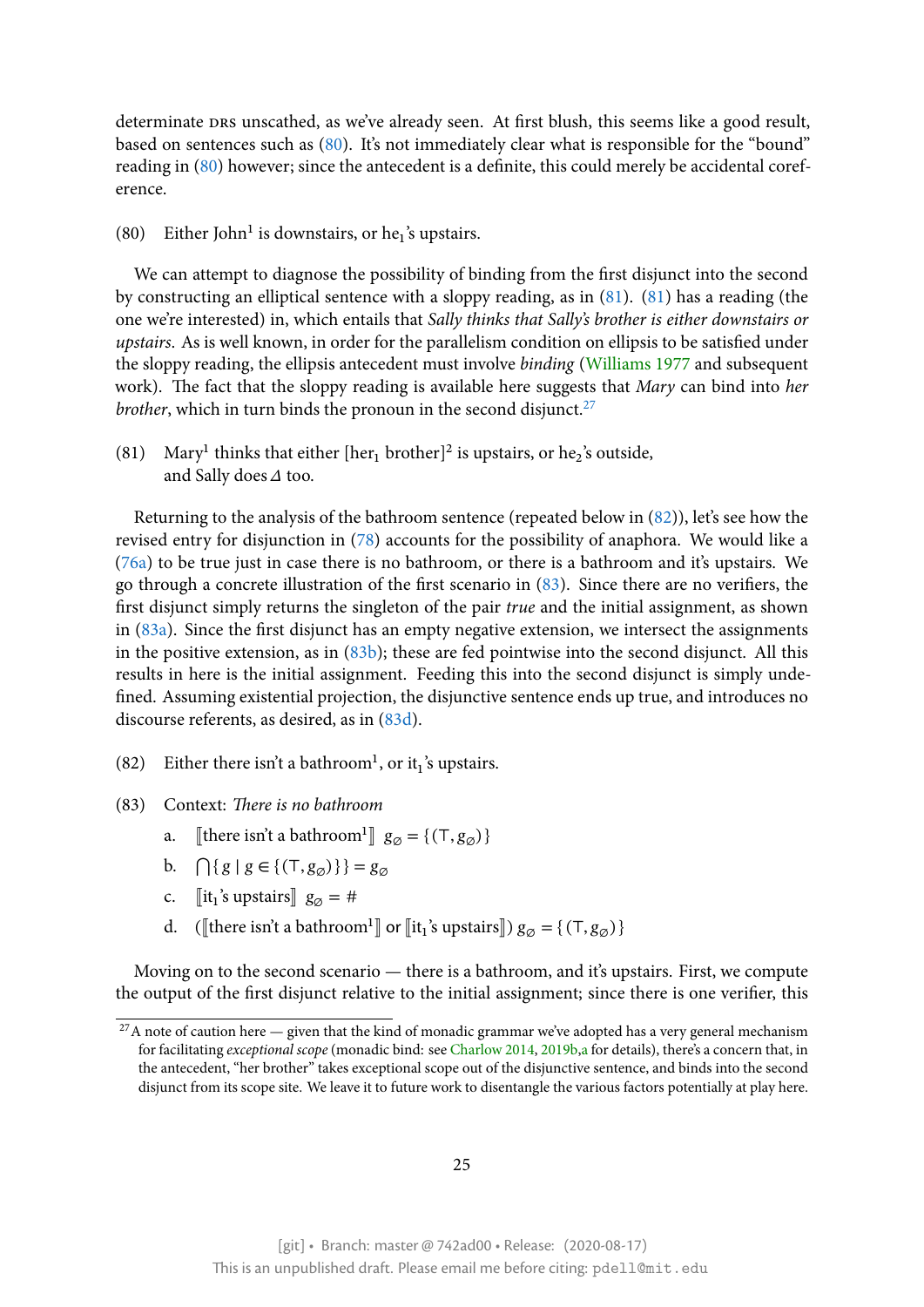will be a singleton set containing a false-tagged assignment mapping 1 to the bathroom, as in  $(84a)$ . To compute the meaning of the disjunctive sentence, we take the union of (a) the first disjunct (84a), and the union of the results we get from feeding the negative extension of (84b) into the second disjunct; since we have a single false-tagged assignment mapping 1 to the bathroom, [anap](#page-22-1)hora is successful.

(84) [Con](#page-22-1)text: *There is exactly one bathroom (b) and it's upstairs.*

- a. [there isn't a bathroom<sup>1</sup>]  $g_{\emptyset} = \{ (\bot, [1 \to b]) \}$
- b.  $[\![\text{it}_1\text{'s upstairs}]\!] [1 \rightarrow b] = \{ (\top, [1 \rightarrow b]) \}$
- c. ([there isn't a bathroom<sup>1</sup>]] or [it<sub>1</sub>'s upstairs])  $g_{\varnothing}$  $=\{(g, t) | (g, t) \in (\{(\perp, [1 \rightarrow b])\} \cup \{(\top, [1 \rightarrow b])\})\}\$  $= \{ (\perp, [1 \to b]), (\top, [1 \to b]) \}$

Note that, even if it's false that the bathroom is upstairs, the disjunctive sentence still makes available a false-tagged modified assignment, since there is a verifier. This makes the (good) prediction, that anaphora should be successful in the following:

(85) Neither [is there no bathroom<sup>1</sup>, nor is it<sub>1</sub> is upstairs]. In fact, it<sub>1</sub>'s downstairs.

## 6 Extensions

#### 6.1 Uniqueness

<span id="page-25-0"></span>One potential worry for this account is that, as discussed by Gotham (2019), anaphora from under double negation seems to give rise to a uniqueness inference.

- (86) a. John owns a shirt<sup>1</sup>. It<sub>1</sub>'s hanging up. The rest are in [the closet.](#page-28-6)
	- b. John doesn't own no shirt<sup>1</sup>. It<sub>1</sub>'s hanging up. ??The rest are in the closet.

I don't have much to add here, other than to note that there seem to be exceptions to uniqueness, involving maximal reference, as illustrated in (87). Indeed, Gotham does not have a principled explanation for the uniqueness effect, and it seems reasonable to conclude that this phenomenon is still poorly understood.

 $(87)$  John doesn't own no shirt<sup>1</sup>. They're in the clo[set.](#page-25-0)

See also Krahmer & Muskens (1995), who arguue that bathroom sentences have *universal* readings. I don't take a principled stance on this issue here.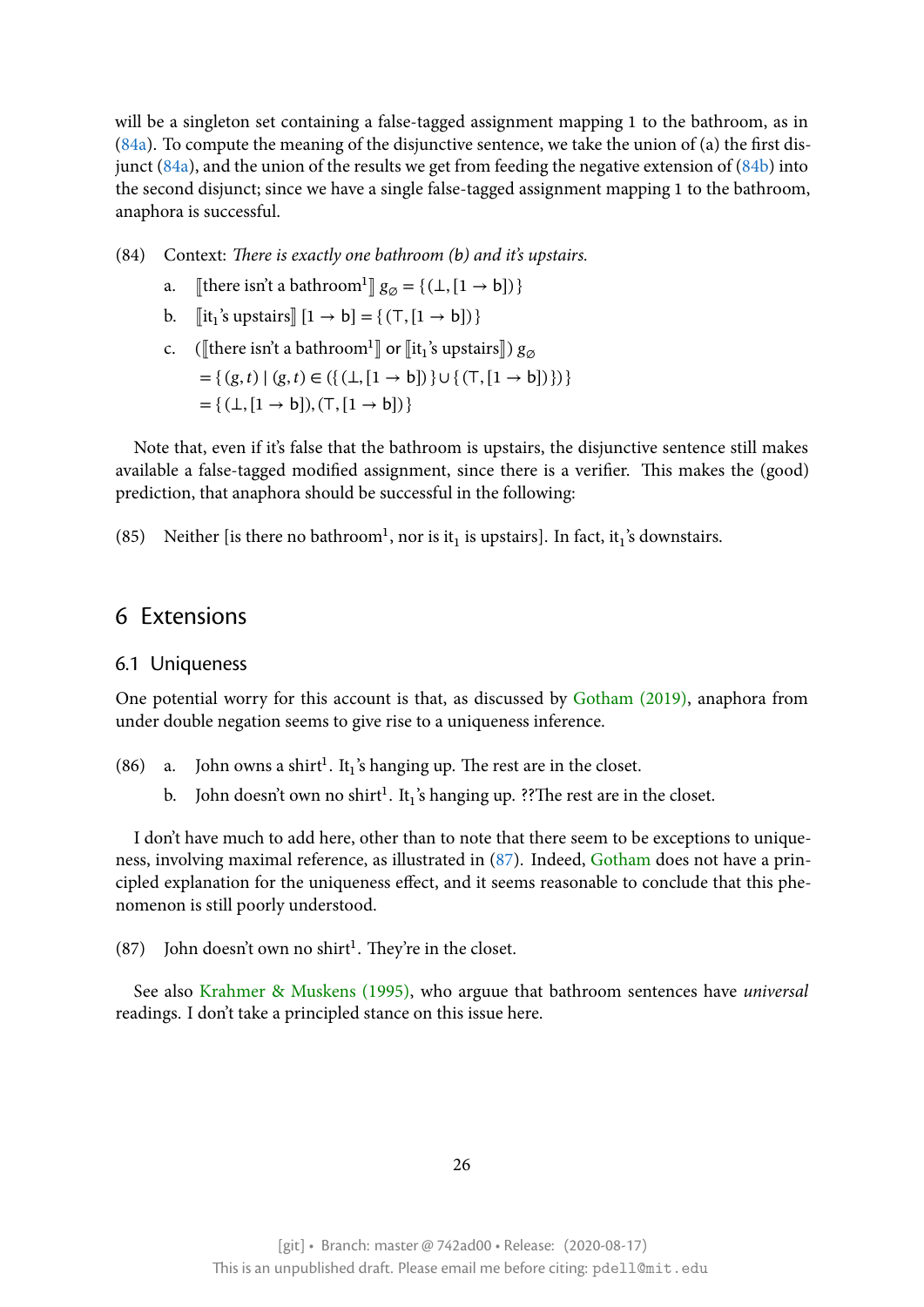#### 6.2 Related work

The fragment outlined in the latter part of this paper is *distributive* and *non-eliminative*, just like, e.g., Groenendijk & Stokhof's (1991) DPL. One may wonder whether either of these logical properties are crucial for validating DNE within a genuinely dynamic setting.

<span id="page-26-0"></span>In related work, Elliott (2020) develops a dynamic semantics with non-distributive updates, which us[es similar techniques to](#page-28-4) t[he fra](#page-28-4)gment outlined here in order to validate DNE. Briefly, sentential updates are analyzed as functions from an input state — a *proposition-assignment* pair — to a set of truth-[value, world, a](#page-28-12)ssignment triples; the output of an update thereby distinguish between validating world-assignment pairs, and falsifying world-assignment pairs. This allows for a semantics of indefinites which mirrors the strategy adopted here, as illustrated in  $(90)$  indefinites only introduce indeterminate DRS in worlds in which there is a verifier. As shown in detail by Elliott, this gives rise to an update semantics in which negation can be classical, and DNE is validated. Just as in the current setting, negation merely serves to flip the polarity [of](#page-26-0) the outputs.

(88) U[pdate ty](#page-28-12)pe (def.)  $u := (\{ s \}, g) \rightarrow \{ (t, s, g) \}$ 

(89) 
$$
[Jeff let I] = \lambda(c, g) . \{ (leftw j, w, g) | w \in c \}
$$

(90) 
$$
\text{[someone! left]} = \lambda(c, g) \cdot \{ (\mathsf{T}, w, g^{[1 \to x]}) \mid \mathsf{left}_w x, x \in \mathsf{dom}, w \in c \}
$$

Updates induced by sentences with epistemic modals end up being non-distributive, due to the adopting of the test semantics based on Veltman 1996 and Groenendijk, Stokhof & Veltman 1996. This is illustrated below.

(91) [someone<sup>1</sup> might have left] := 
$$
\lambda(c, g)
$$
. 
$$
\begin{cases} \{(\mathsf{T}, w, g) \mid w \in c\} & \exists (\mathsf{T}, *, *) \in (90) (c, g) \\ \{(\mathsf{L}, w, g) \mid w \in c\} & \text{otherwise} \end{cases}
$$

Elliott also develops an anaphoric account of modal subordination, showing [ho](#page-26-0)w an update semantics which validates DNE addresses some pitfalls of existing dynamic frameworks which incorporate both anaphora and modality.

[It seem](#page-28-12)s, therefore that a dynamic semantics can be either distributive or non-distributive, and validate dne. What seems to be *crucial* is a distinction between, informally, *true* vs. *false* information in the output. We leave to future work the task of making this intuition more logically precise.<sup>28</sup>

<span id="page-26-1"></span><sup>&</sup>lt;sup>28</sup>In recent work, Mandelkern (2020c, 2020b) is also concerned with developing a fragment which achieves the basic [re](#page-26-1)sults of  $p_s$  while validating  $p_s$ . In contrast to the strategy pursued here, Mandelkern's semantics is static, and gives rise to eliminative updates. Mandelkern's core insight is that a sentence with an indefinite such as "someone $^1$  left" comes with a disjunctive "witness presupposition", which is satisfied if (a)  $g_1$  left, or (b) nobody left. [This is somew](#page-28-14)h[at rem](#page-28-14)i[niscen](#page-28-15)t to the semantics for indefinites proposed in the current setting. I leave a detailed comparison between these approaches to future work.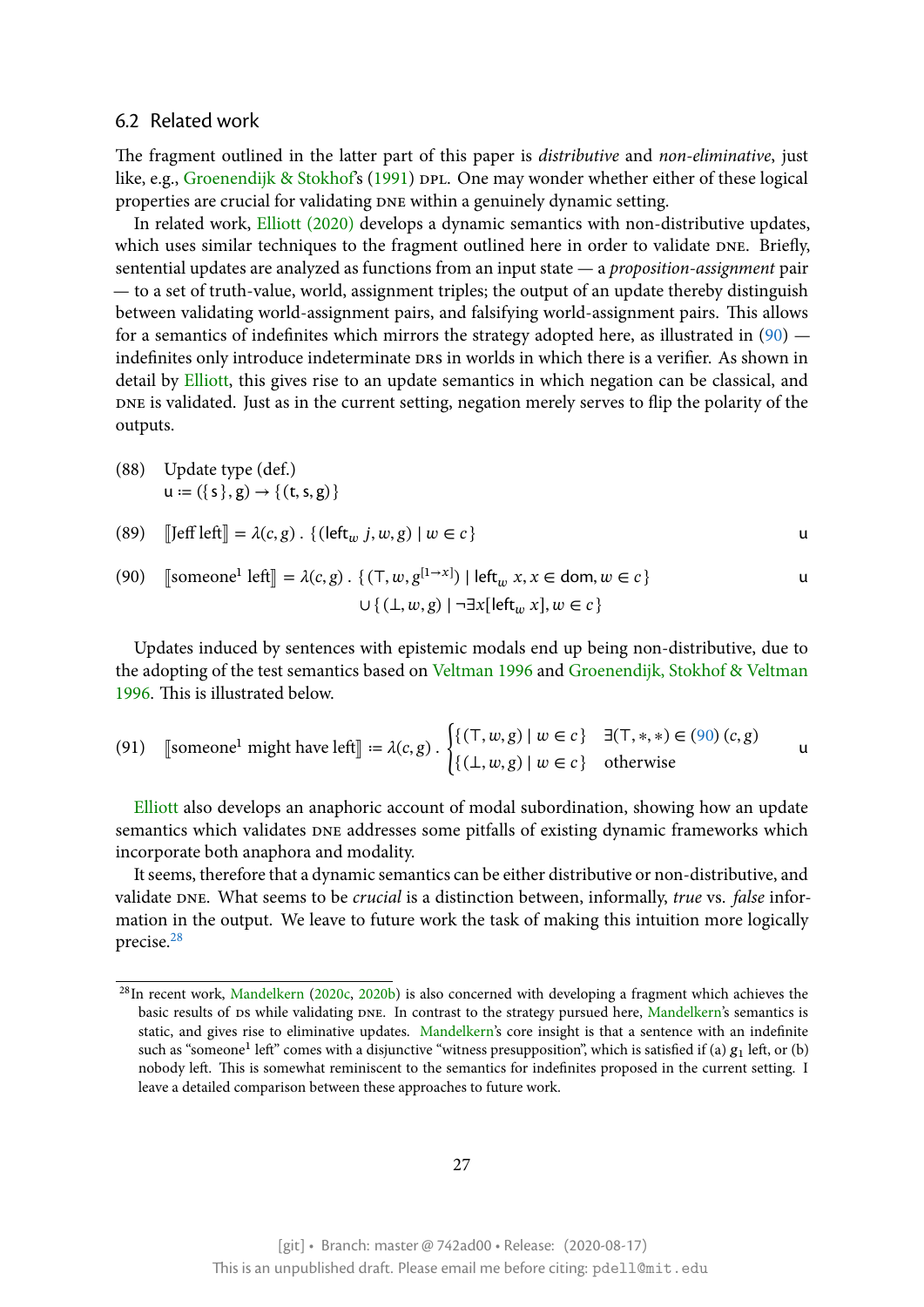# 7 Conclusion

<span id="page-27-0"></span>An important contribution of monadic ps which we've glossed over in this paper is that it provides a way to generalize function-argument application to values with dynamic side-effects, as in (92). Application in monadic  $s$  passes output assignments from the first value  $m$  into the second value *n* pointwise, and does Function Application (FA) of the contained ordinary-semantic values.

(92) Application in monadic ps  
\n
$$
m \circledast n := \lambda g \cdot \bigcup_{(f,g') \in mg} \{(f x, g'') \mid (x, g'') \in n g'\}
$$
  
\n $S(a \to b) \to S a \to S b$ 

As discussed at the beginning of this paper, one of Chierchia's motivations for dynamicizing event semantics was to allow for a system in which the machinery of dynamic semantics does some work intrasententially. Adopting monadic ps wholesale arguably renders this move redundant. We've refrained from the more substantial ente[rprise of r](#page-28-0)ecasting Chierchia's ideas in an event-free monadic setting, but this would be helpful in order to understand the core properties of this approach to wco.

Another issue with Chierchia's theory which we haven't addressed [here is its r](#page-28-0)eliance on a syntactic distinction between pronouns and *traces*. Arguably, this is an artifact of its adoption of the qr approach to scope. In ongoing work (Elliott in progress), I attempt to recast the basic ideas of Chierchia's th[eory in a d](#page-28-0)ynamic semantics where quantificational scope is modeled via *continuations* (Barker 2002, Barker & Shan 2014).

In this paper our aim has been rather more conservative — we've argued that Chierchia's theory, asi[t stands, m](#page-28-0)akes bad predictions regarding interactions with externally static operators. This motivate[d a significan](#page-28-16)t [rethinking of the u](#page-28-17)nderlying dynamic plumbing — ultimately, we argued for the expressive power of monadic DS, where we systematically keep tr[ack of both](#page-28-0) verifiers and falsifiers. The core the account lay in the revised semantics for indefinites which, unlike in standard monadic Ds, either return true-tagged assignments *only*, or the grand-intersection of the false-tagged assignments. This revised semantics allowed us to simply lift propositional negation into our dynamic setting, resulting in an operator with all the desired properties — namely, it roofs dynamic scope with respect to indeterminate DRS, but allows determinate DR to survive unscathed. This move, as an added bonus, provided us with a straightforward account of double negation.

The properties of the resulting system deserve a more thorough exploration than we have had space for here. Namely, it remains to be seen whether there is any independent motivation for allowing operations such as negation to leave *determinate* DRS unscathed. Despite the fact that the analysis was motivated by fairly narrow concerns — namely, a technical problem with Chierchia's theory of wco — we believe that the resulting discussion has broader lessons for any theory of wco couched in Ds, and is suggestive of the properties we ultimately want the dynamic semantics characterizing natural language to have.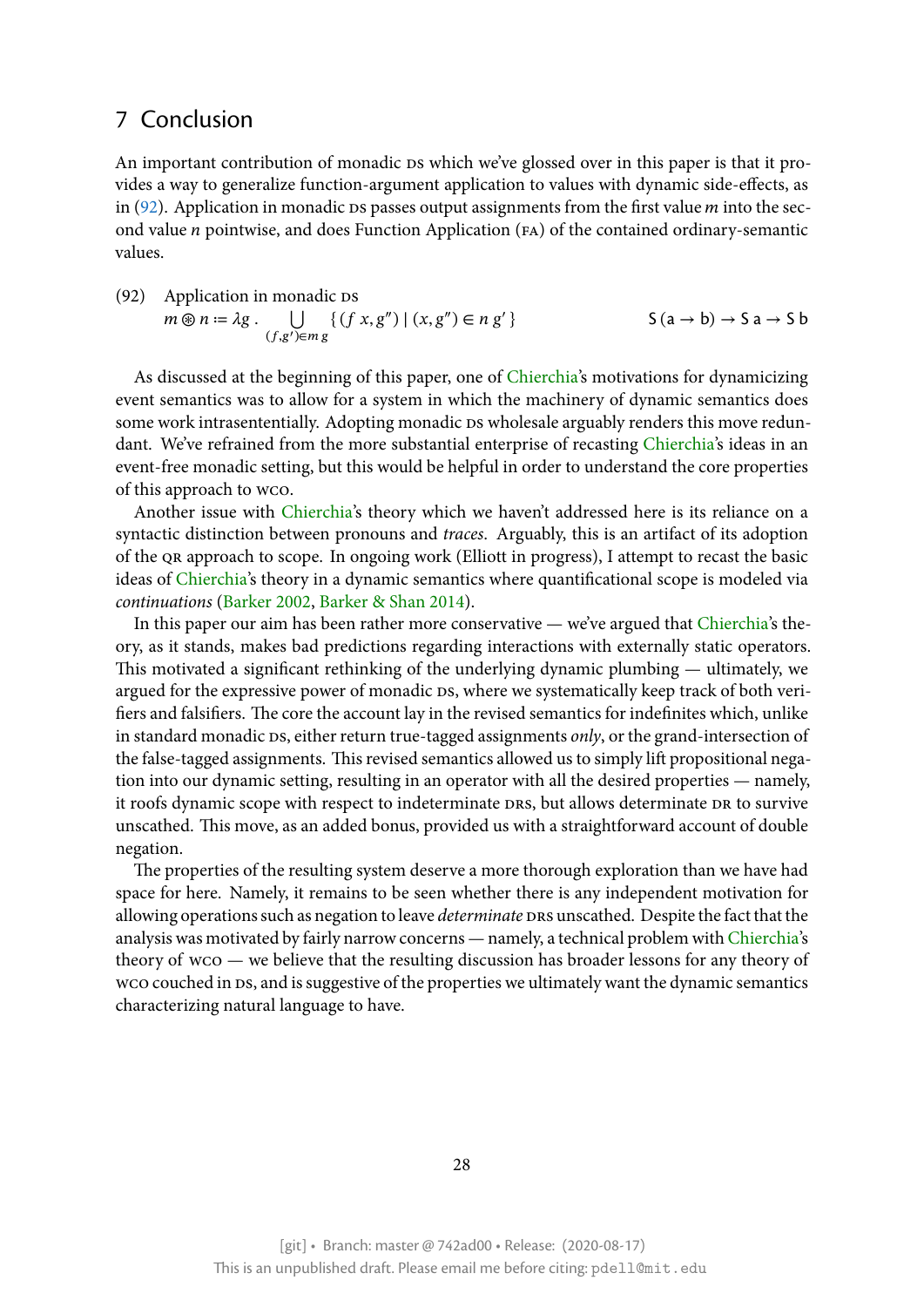# References

- <span id="page-28-16"></span>Barker, Chris. 2002. Continuations and the Nature of Quantification. *Natural Language Semantics* 10(3). 211–242.
- <span id="page-28-17"></span>Barker, Chris & Chung-chieh Shan. 2014. *Continuations and natural language* (Oxford Studies in Theoretical Linguistics 53). Oxford University Press. 228 pp.
- Brasoveanu, Adrian & Donka F. Farkas. 2011. How indefinites choose their scope. *Linguistics and Philosophy* 34(1). 1–55.
- <span id="page-28-10"></span>Castañeda, Hector-Neri. 1967. Comments. In Nicholas Resher (ed.), *The logic of decision and action*, 104–112. Pittsburgh: University of Pittsburgh Press.
- <span id="page-28-1"></span>Charlow, Simon. 2014. *On the Semantics of Exceptional Scope*. Dissertation.
- <span id="page-28-2"></span>Charlow, Simon. 2019a. Static and dynamic exceptional scope. lingbuzz/004650.
- Charlow, Simon. 2019b. The scope of alternatives: Indefiniteness and islands. *Linguistics and Philosophy*.
- <span id="page-28-0"></span>Chierchia, Gennaro. 2020. Origins of weak crossover - when dynamic semantics meets event semantics. *Natural Language Semantics* (28). 23–76.
- <span id="page-28-12"></span>Elliott, Patrick D. 2020. Coreference, negation, and modal subordination. unpublished manuscript. Massachusetts Institute of Technology.
- <span id="page-28-6"></span>Gotham, Matthew. 2019. Double negation, excluded middle and accessibility in dynamic semanttics. In Julian J. Schlöder, Dean McHugh & Floris Roelofsen (eds.), *Proceedings of the 22nd Amsterdam Colloquium*, 142–151.
- <span id="page-28-13"></span>Groenendijk, J. a. G., M. J. B. Stokhof & F. J. M. M. Veltman. 1996. *Coreference and modality*. OxfordBlackwell.
- <span id="page-28-4"></span>Groenendijk, Jeroen & Martin Stokhof. 1991. Dynamic predicate logic. *Linguistics and Philosophy* 14(1). 39–100.
- <span id="page-28-3"></span>Heim, Irene. 1982.*The semantics of definite and indefinite noun phrases*. University of Massachusetts - Amherst dissertation.
- <span id="page-28-9"></span>Heim, Irene. 1991. Artikel und definitheit. In Armin von Stechow & Dieter Wunderlich (eds.), *Semantik: Ein internationales Handbuch der zeitgenössischen Forschung*, 487–535. de Gruyter Mouton.
- <span id="page-28-5"></span>Krahmer, Emiel & Reinhard Muskens. 1995. Negation and Disjunction in Discourse Representation Theory. *Journal of Semantics* 12(4). 357–376.
- Mandelkern, Matthew. 2020a. Dynamic Non-Classicality.*Australasian Journal of Philosophy* 98(2). 382–392.
- <span id="page-28-15"></span>Mandelkern, Matthew. 2020b. Pseudo-dynamics. Unpublished manuscript. Oxford.
- <span id="page-28-14"></span>Mandelkern, Matthew. 2020c. Witnesses. Unpublished manuscript. Oxford.
- <span id="page-28-8"></span>May, Robert. 1977. *The grammar of quantification*. Massachussetts Institute of Technology dissertation.
- <span id="page-28-11"></span>Partee, Barbara & Mats Rooth. 1983. Generalized conjunction and type ambiguity. In *Meaning, use, and interpretation of language*, Reprint 2012, 361–383. Berlin, Boston: De Gruyter.
- <span id="page-28-7"></span>Postal, Paul Martin. 1971. *Cross-over phenomena* (Transatlantic Series in Linguistics). New York: Holt, Rinehart and Winston. 262 pp.

Ruys, E. G. 2000. Weak Crossover as a Scope Phenomenon. *Linguistic Inquiry* 31(3). 513–539. Schlenker, Philippe. 2009. Local contexts. *Semantics and Pragmatics* 2.